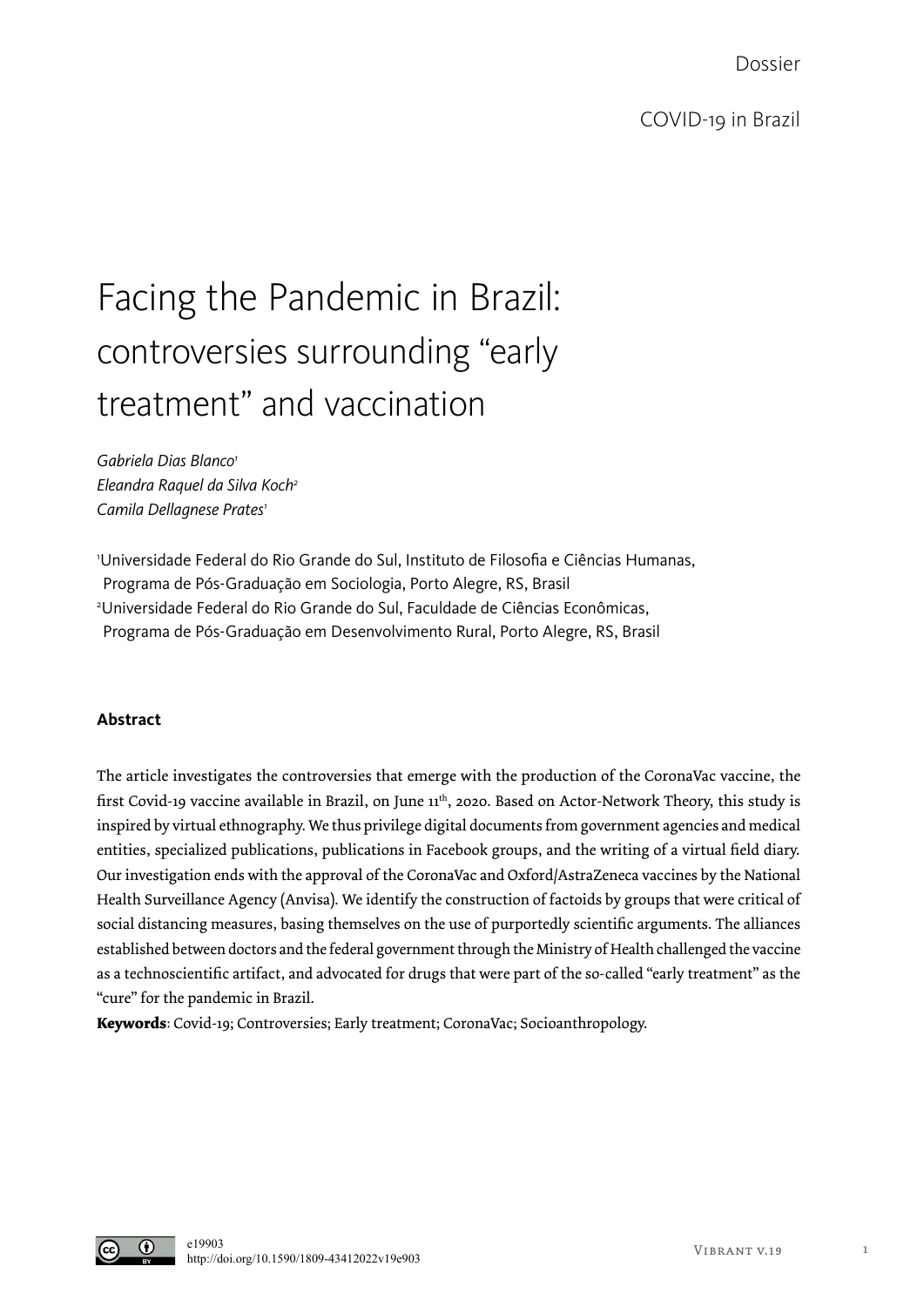# O Enfrentamento à Pandemia no Brasil: controvérsias em torno do "tratamento precoce" e da vacinação

# **Resumo**

O artigo investiga as controvérsias que emergem com a notícia do início da produção da primeira vacina contra a Covid-19 no Brasil, a CoronaVac, em 11 de junho de 2020. Apoiando-se na perspectiva da Teoria Ator-Rede, realiza-se um estudo com inspiração na etnografia virtual. Assim, privilegiam-se documentos digitais de órgãos governamentais e entidades médicas, matérias jornalísticas, publicações em grupos da rede social *Facebook* e escrita de diário de campo virtual. A investigação é finalizada com a aprovação das vacinas CoronaVac e Oxford-AstraZeneca pela Agência Nacional de Vigilância Sanitária. O estudo identifica a construção de factóides por grupos críticos ao distanciamento social, tendo como base o acionamento de argumentos pretensamente científicos. Identifica-se que as alianças estabelecidas entre médicos e o governo federal por meio do Ministério da Saúde procuraram desestabilizar a vacina, enquanto artefato tecnocientífico, performando medicamentos do chamado "tratamento precoce" como a "cura" para a pandemia no Brasil.

**Palavras-chave:** Covid-19; Controvérsias; Tratamento precoce; CoronaVac; Socioantropologia.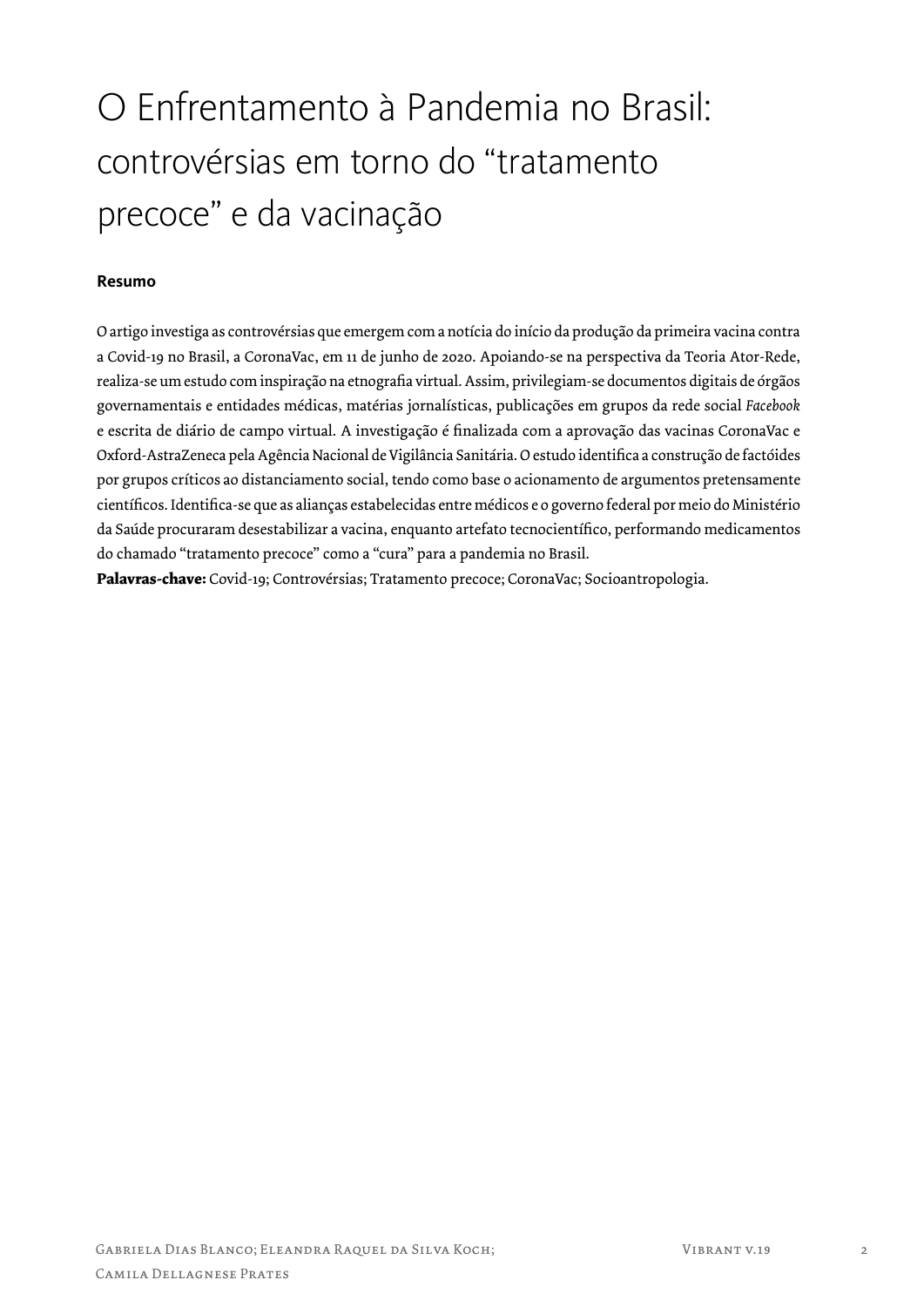# Facing the Pandemic in Brazil: controversies surrounding "early treatment" and vaccination

*Gabriela Dias Blanco Eleandra Raquel da Silva Koch Camila Dellagnese Prates*

## **Introduction**

At the start of 2020, the world watched, stunned as a new virus, SARS-CoV 2<sup>1</sup> and the Covid-19<sup>2</sup> disease it causes, rapidly spread throughout the globe. The first case of the disease was reported in December of 2019 in Wuhan, capital of Hubei Province, in central China. A number of measures to contain the virus were immediately discussed. First and foremost was the use of medications and the production of a vaccine. Since the very first reports of the virus, it became clear that drugs used for other diseases would need to undergo further controlled testing, as research also targeted the production of new drugs and vaccines. A further measure, backed by the World Health Organization (WHO) was a common protocol during times of pandemic: restrictions on the circulation of people through social distancing or quarantine. Yet this measure was subject to harsh criticism and bitter reactions, raising allegations that it would cripple the economy and generate more deaths, ultimately proving more deadly than the virus itself.

Among the studies and tests carried out worldwide on drugs that might be used for treating Covid-10 was "Hydroxychloroquine and azithromycin as a treatment of Covid-19: results of an open-label non-randomized clinical trial", derived from research coordinated by the Méditerranée Infection University Hospital Institute in Marseille and published in March 2020 (Gautret et al., 2020). The study popularized the use of drugs such as chloroquine and hydroxychloroquine as treatments for Covid-19 in various countries, including the United States and Brazil (Corrêa et al., 2020). These drugs, long used in treating malaria and other diseases, became the focus of research on their efficacy in treating the symptoms of Covid-19. According to Correa et al's survey of data from clinical trials, there were 469 clinical trials against Covid-19 registered worldwide by the 13<sup>th</sup> of April 2020, some 20% of which (68 studies) involved the use of hydroxychloroquine and chloroquine in treating the disease. Only one study, however, "Efficacy and Safety of Hydroxychloroquine for Treatment of Covid-19*"*, carried out between the 6<sup>th</sup> and 25<sup>th</sup> of February in Shangai, involving 30 patients, had been concluded at that time. The study revealed "the importance of using the drug to reduce the viral load, but it did not reach conclusions on its possible impacts viz mortality and hospitalization rates" (Corrêa et al., 2020: 8).

Since the start of the pandemic, the WHO's has sought to contain the virus through detection, testing, isolation, and tracing, thereby avoiding community transmission, while also underscoring that each country is free to develop its own protocols (OPAS, 2020). In March 2020, the WHO initiated a collaborative global study called "Solidarity", which investigated the efficacy of four drug treatments for Covid-19, among which was

<sup>1</sup> Severe Acute Respiratory Syndrome Coronavirus 2.

<sup>2</sup> Coronavírus Disease 19.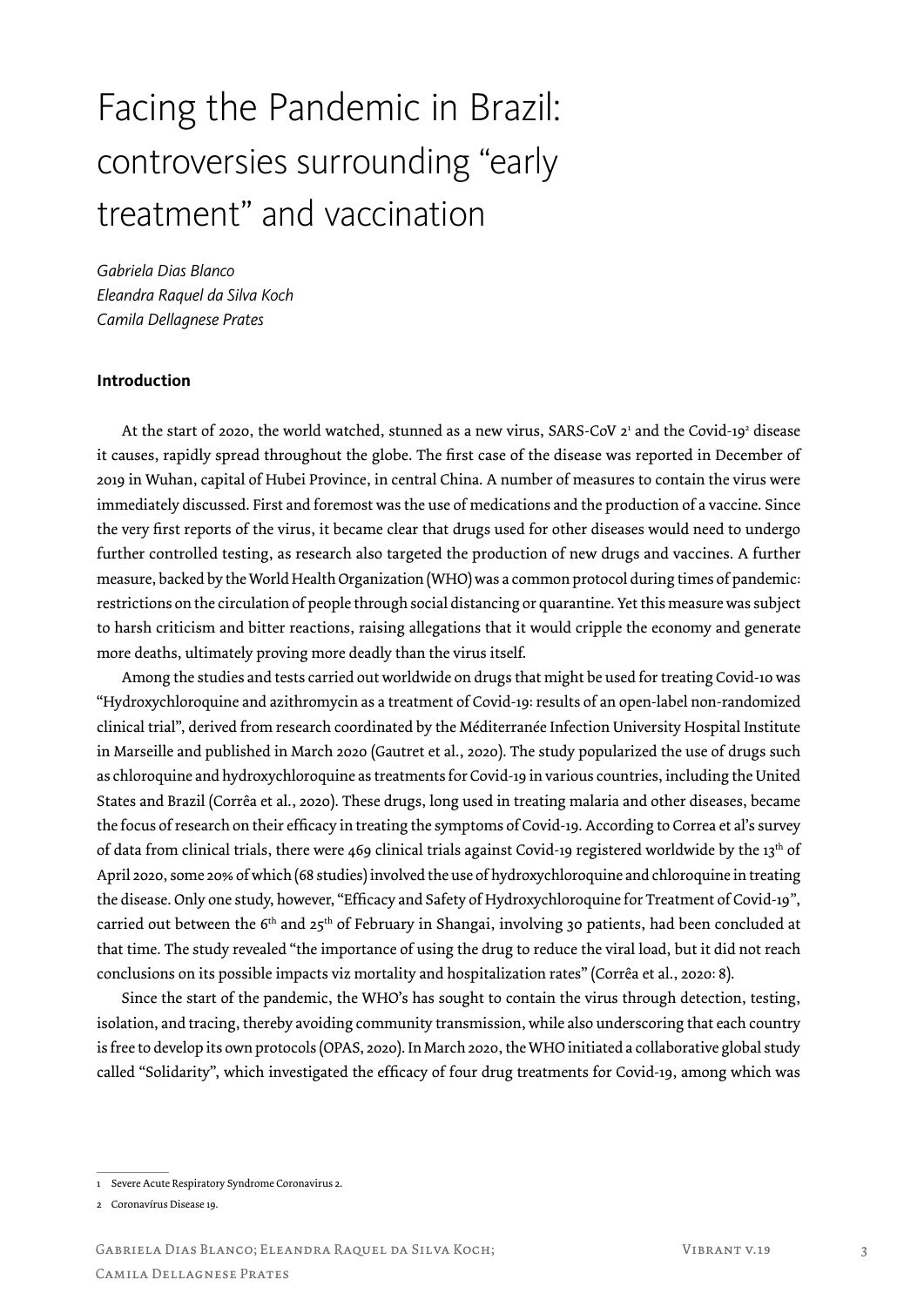hydroxychloroquine3 . However, by June 2020 the study had dropped hydroxychloroquine from clinical trials in hospitalized patients since it was not delivering the expected results.

Even in the absence of consolidated scientific results confirming the efficacy of the above-mentioned drugs in treating Covid-19, heads of state such as Donald Trump and Jair Bolsonaro advocated for their use as a solution for the propagation of the virus. On the 19<sup>th</sup> of March, the then-president of the United States, Donald Trump, defended the use of chloroquine<sup>4</sup> in the treatment of Covid-19 patients. On the 21<sup>st</sup> of March, Jair Bolsonaro announced that he would "ensure that the Armed Forces would boost the production of chloroquine" (Bárbara, 2020: 91)<sup>5</sup>.

Note that despite a lack of consensus in the biomedical community concerning the use of drugs for "early treatment" <sup>6</sup> , or even on the existence of an effective treatment for Covid-19, chloroquine was, from the start, touted by the Brazilian president as a solution for the global sanitary crisis (Nascimento et al., 2020. In an interview to Piauí Magazine, Luiz Henrique Mandetta, the former Health Minister, who was fired on the 16<sup>th</sup> of April 2020, stated that Bolsonaro used chloroquine as a political tool in the hope of economic recovery, all the while diminishing the gravity of the disease by referring to it as a "little flu" (Esteves, 2020).

These early debates were generative of realties and performativities. In this article we will argue that there is a performative aspect to the claim that "early treatment does not need scientific evidence", through agency of different actors, including the federal government. To this end, we will investigate the controversies that stem from news of the production of the first vaccine against Covid-19, known as CoronaVac7 , and trace the arguments that sustain these debates. That is, we will seek to understand how the statement quoted above performs the construction of a *factoid* (Marras, 2020).

For Bruno Latour (2000, 2016), the construction of facts and fictions is diagnostic of the construction of social reality. His interests stem from reflections on the construction of 'society' and 'nature', which are produced during modernity with the help of science. His view is that social anthropological investigation should suspend modern social and natural constructs. Thus, insofar as the aim of this article is to understand how facts and fictions are constructed, it relies on a reform of the hegemonic idea of the social (and the natural) through the exercise of describing experiences, taking into account the criteria of the relational pragmatics of association which stabilize and destabilize facts (Latour, 2016).

The attainment of consensus on the objectivity of facts through scientific practices has been criticized for excluding worlds and organizational forms that remain unseen by a vitiated modern epistemology. However, to carry forth this epistemic critique, it must be recognized the Latourian post-natural and post-social approach is not related to post-truth (Marras, 2020). In post-truth, according to Marras, "facts give way to factoids; the production of knowledge to the production of obscurities; scientific controversies are reduced to the most empty and petty sense of politics" (Marras, 2020: 41). Thus, for Actor-Network Theory (ANT) the post-social and post-natural do not entail the loss of realism (qua neorealism) nor of scientific objectivity (qua consensus among peers, with results open to critique and discussion).

<sup>3</sup> "i) Remdesivir, used in the treatment of ebola; ii) Chloroquine, used in the treatment of malaria; iii) Ritonavir and Lopinavir, part of the cocktail used to treat HIV; iv) Interferon-beta, a molecule developed in treating bodily inflammation, and which, in earlier tests, had shown results in monkeys and macaques infected by MERS" (PebMed, 2020, s/p).

<sup>4</sup> Chrloroquine and hydroxychloroquine are distinct drugs, both of which play a part in the controvery under study. Nonetheless, for the sake of economy, we have chosen to use only the term 'chloroquine' when we refer to positions in favour of "early treatment" in Brazil.

<sup>5</sup> The Laboratório Químico Farmacêutico do Exército (Chemical Drug Laboratory of the Army), founded in 1908, is the oldest in Brazil (ALFOB, 2019).

<sup>6</sup> Throughout the article, we use the expression "early treatment" in quotation marks since it is an object of public dispute surrounding the disease regarding which there is no consensus.

<sup>7</sup> The vaccine known in Brazil as 'CoronaVac' is generally called the "Sinovac vaccine" or the Sinovac Biotech vaccine" in the English-language media and academic literature. As we are discussing Brazilian phenomena, we have opted to retain Brazilian usage throughout this article.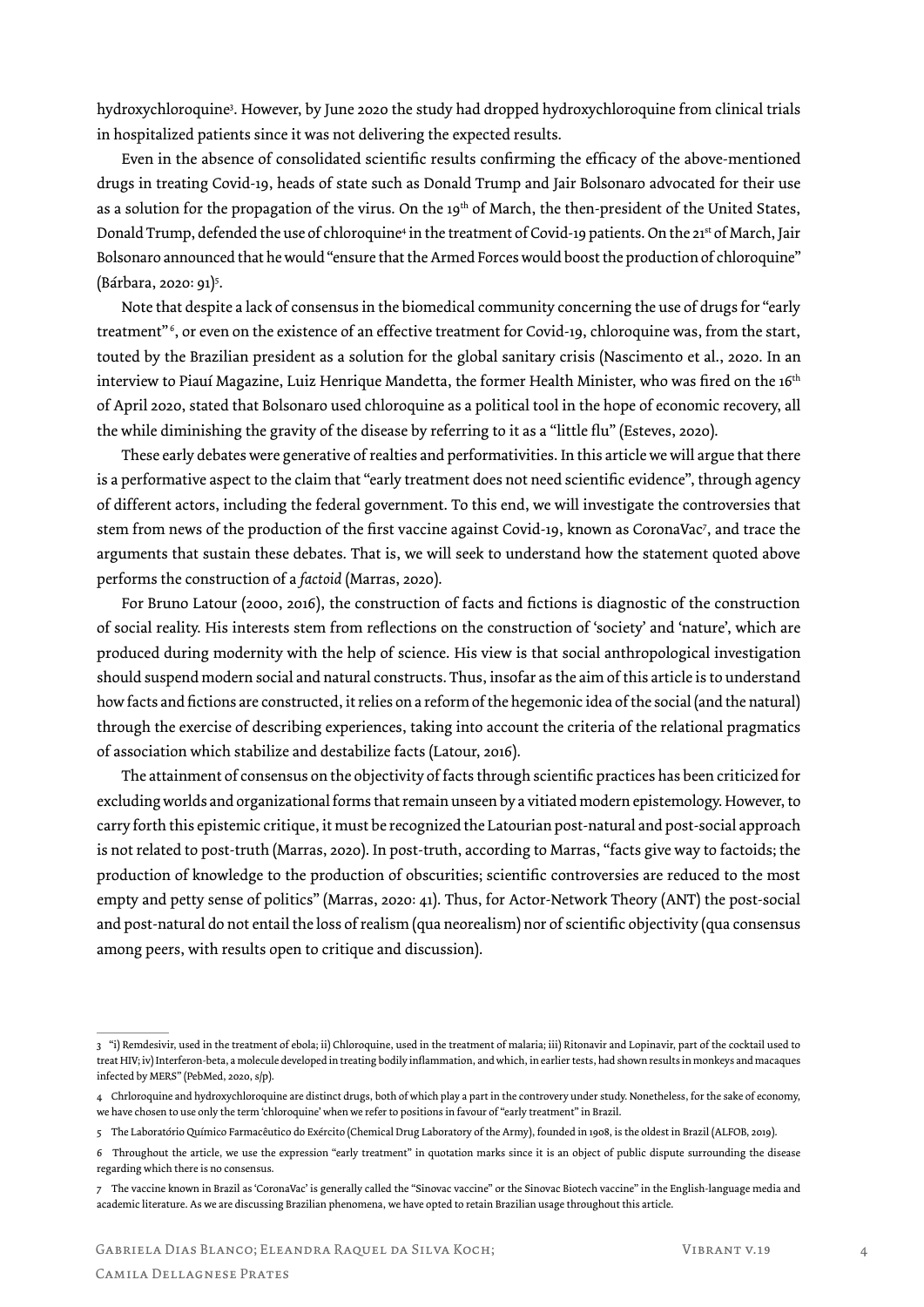The idea of *performance*8 proposed by Annemarie Mol (2002) means "to make exist, enact, make effective". When we speak of performativity and performing we are hence describing how practices, in a variety of ways, "make [something] take place", which helps us to think about the construction of facts. We are not, therefore, thinking through a reality that exists beyond practices, but, rather, that is embedded in practice, in the understanding that relational practices create realities. Practices leave traces – that is, materialities (documents, recipes, statistical data) that enable us to retrace preceding steps to thereby understand: (i) which actors were selected to delineate the construction of a fact; (ii) its effects on the creation of new realities. We argue that the public debate surrounding "early treatment" overlows its initial boundaries, generating realities that become materialized as the development of vaccination in Brazil gets underway.

We have sought out ways of approximating and observing situations in which reactions to the vaccine and its developments were in evidence. Our inspiration in ANT points to a path: from a starting point, we describe relations that develop from it through a descriptive practice that aims to explore the existence of mediators while the construction of reality unfolds (Latour, 2012).

Description is not restricted to action, usually associated with human activity, but is extended to processes of mediation between humans and nonhumans interrelated in networks of socio-technical relations (Latour, 1994). This is possible because ANT suggests that, by extending symmetry of action to the heterogenous relations between humans and nonhumans, we can amplify the scientific and political interpretations that ensue from co-constructed realities that are unstable and alterable (Latour 1994, 2000, 2012, 2016). It should be noted that we did not observe directly the processes and practices we describe, but rather accessed them though official rhetoric, documents, or statements by specific actors as reported in the media or in social networks.

We have chosen to describe relations through the lens of symmetry<sup>9</sup> because: (i) we avoid explanatory *a prioris* in the analysis of public debates; (ii) we have chosen to describe relations in such a way that the asymmetries between versions, involvement<sup>10</sup>, and the mediators that promote them become visible; and (iii) we can map the tensions, frictions, and transformations that relations generate in the construction of realities.

Mapping begins on the  $11<sup>th</sup>$  of June 2020, with the announcement of the partnership between the government of the state of São Paulo<sup>11</sup>, the Butantan Institute<sup>12</sup>, and the Chinese Sinovac Biotech Laboratory for the production of the CoronaVac vaccine in Brazil. Taking this factual signpost, we mapped critical comments that began to circulate in: (i) far-reaching news portals; (ii) Facebook pages and groups; (iii) documents produced by Brazilian medical institutions and organizations; (iv) social media profiles of actors considered to have played a key role in the controversy. The period we mapped extended from June 2020 to January 2021.

Facebook pages were chosen through web searches using the following key words: "anti-vaccine (antivax)"; "against the vaccine"; and "early treatment". Two pages emerged from these searches: "O lado obscuro das vacinas" ("The dark side of vaccines", created on the 8<sup>th</sup> of June 2017 with over three thousand likes) and "Movimento contra a vacina no Brasil" ("Antivax movement in Brazil", created on the 21<sup>st</sup> of August 2020, with over one thousand likes) 13. Although the first page had a greater number of likes, it was less active during the period under consideration, with few publications referring to Covid-19 vaccines. A web search for "early treatment" took us to the Facebook group "Covid tratamento precoce – Médicos pela vida Campo Grande"

<sup>8</sup> Mol also uses the term 'enactment' and 'enact' with the same meaning as 'performance'.

<sup>9</sup> Symmetry is the epistemic proposal which expresses the heterogeneity of relations (Latour, 2012).

<sup>10</sup> Involvement is the term used in ANT to express that relations do not occur outside of relations of convincing and power, and that they do not occur in a spontaneous manner (Latour, 2016).

<sup>11</sup> Brazilian states adopted specific measures for social distancing, and, specifically in the case of São Paulo, for developing research on immunity. These acts were unsuccessfully challenged by the Bolsonaro government in the Supreme Court.

<sup>12</sup> The Instituto Butantan (Butantan Institute), founded in 1901, is the largest producer of immunobiologicals in Brazil.

<sup>13</sup> Although the page is called "Antivax movement in Brazil", and despite remaining active in terms of the number of posts and interactions during the period under analysis, it is the initiative of an individual, a member of the social network known as "The interventionist".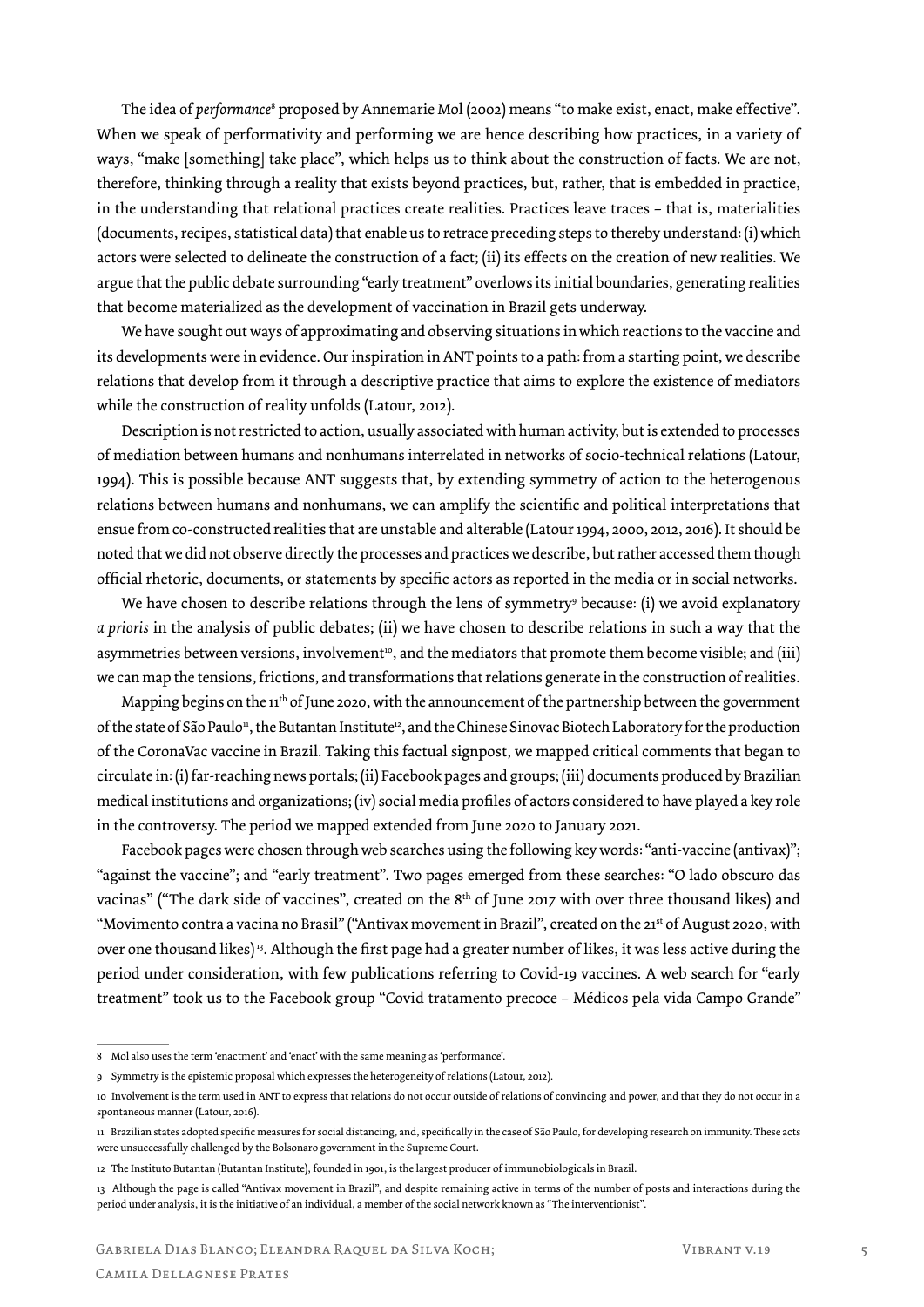("Covid early treatment – Doctors for Life Campo Grande"), created on the 30th of June 2020 by a doctor from the city of Campo Grande, in the state of Mato Grosso do Sul. This group was highly active, with over four thousand members at the time of writing.

Finally, we also analysed the protracted meeting of the Board of the Associação Nacional de Vigilância Sanitária (ANVISA, National Association for Health Surveillance) which took place on the 17th of January 2021, and which authorized emergency use of the CoronaVac and AstraZeneca vacccines. We followed the meeting and took fieldnotes, registering the fact that the decision was made at a time of tension, since it would bring to a close some of the debates which were involved in the controversy.

Research techniques were inspired by the methods of 'virtual ethnography' (Mercado, 2012), which observes interactions mediated by tools of communication, online interviews, the analysis of digital documents, among other techniques that allow us to understand social relations unfolding in virtual space. In order to write this article, we analysed digital documents, observed the activities of the selected Facebook pages and groups (but did not participate in them), and kept fieldnotes. Taking official documents, videos and social media posts which were critical of the development of the CoronaVac vaccine and defended "early treatment", we analysed how these debates, which evoked "medical authority" and scientific backing from different angles, both reverberated in Facebook groups contrary to vaccination and fed back into them. When mapping was complete, we were able to identify how the groups involved in criticizing vaccination organized their practices, channelling the Brazilian reality towards accepting chloroquine as a "cure" for the pandemic.

The remainder of this article is divided into three parts. The first part tracks the emergence of the CoronaVac vaccine and of groups which were against it. We return to the start of the pandemic to understand 'early treatment' as a relevant actor in the controversy. The second part describes the reception of the vaccine through the Anvisa meeting that approved its emergency use. Finally, the third part returns to some of the points raised in the article and weaves reflections on the effects of the controversy on the fight against the pandemic in Brazil.

#### **Reactions against vaccination during the Covid-19 pandemic in Brazil**

Before we describe some of the contrary reactions against news of the development of the CoronaVac vaccine in Brazil in June of 2020, we present certain prior events that aide us in understanding the connections that would later be established and the arguments that would be engaged.

On the  $7<sup>th</sup>$  of February 2020, Law 13.979/2020 was approved, laying out measures for tackling Covid-19 in Brazil. These included isolation, quarantine, social distancing, and the use of masks to avoid exposure to the virus by strategies of "horizontal contention" (CFM, 2020: 2). These policies were to reduce levels of contagion, and to thereby prevent the collapse of the healthcare system until such time as it would be able to adapt to the growing demand for hospital beds (Pereira, 2021). As Covid-19 became a global phenomenon, the pandemic produced landscapes that "compose new rhetoric and practices that intervene in the daily affairs of people and institutions" (Segata et al., 2021: 8). However, the scale of the pandemic does not transform it into a homogenous event; on the contrary, the pandemic is "a multiple and unequal event" (Segata et al., 2021: 8).

Among the difficulties in maintaining sanitary measures as barriers to the spread of the virus is a characteristic of the virus itself: its long period of incubation, which means that the disease can be transmitted by those who are still asymptomatic. There are also cases in which infected people remain asymptomatic during the full cycle of the virus, but transmit it nonetheless. These two characteristics of the virus, compounded by the difficulty in carrying out large-scale tests, resulted in heterogenous and disordered measures of isolation, social distancing, quarantine, and, in more extreme cases, lockdown, during different stages of the pandemic. These measures furthermore met with harsh criticism, being considered harmful both to the economy and to the popularity of president Jair Bolsonaro (Nascimento et al., 2020).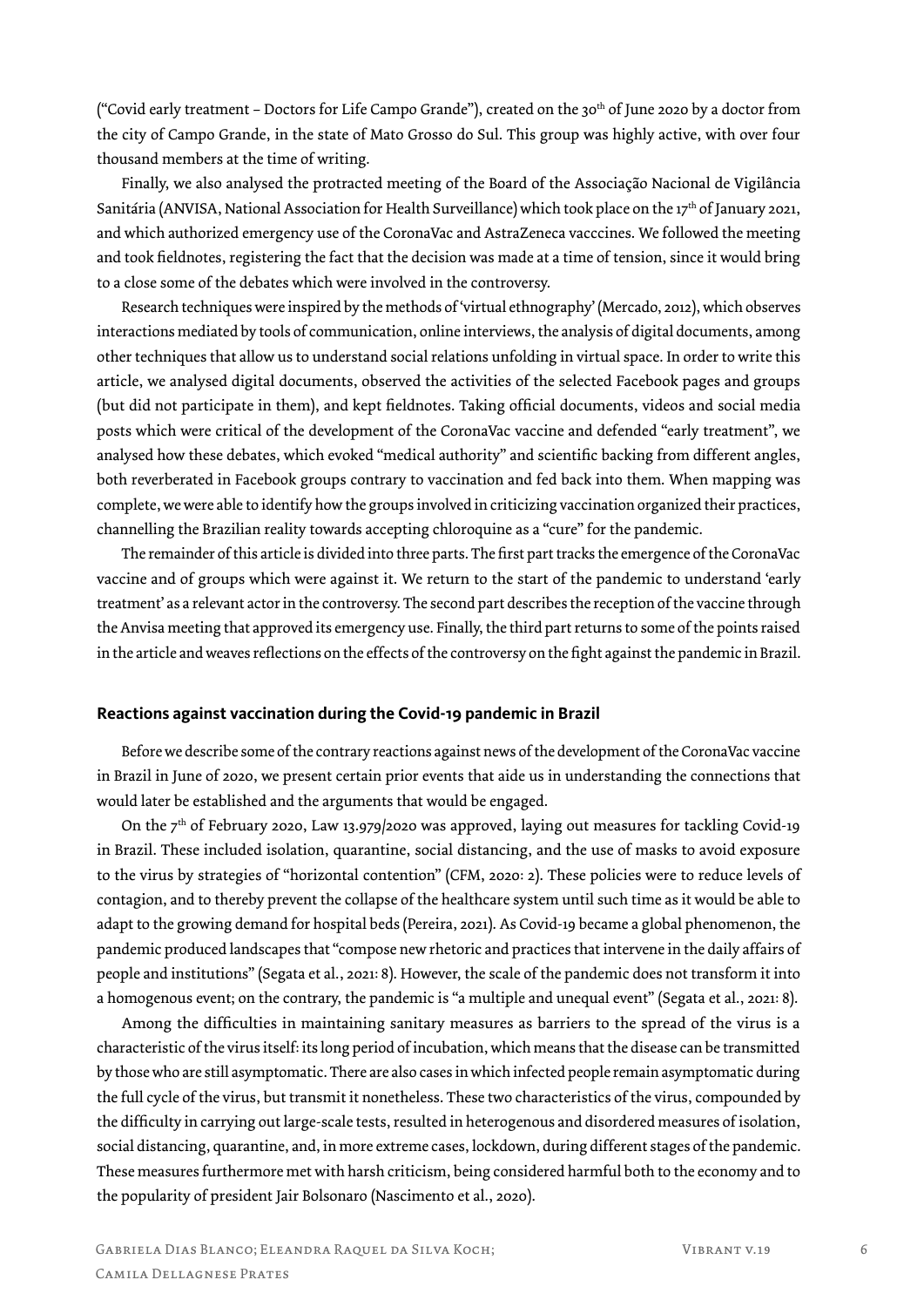Alongside attempts at establishing isolation and social distancing strategies to combat the pandemic, the Ministério da Saúde (MS, Health Ministry) initially declared itself in favour of the use of chloroquine only in severe cases of the illness, on patients who were hospitalized and under medical care. The theme meanwhile assumed the contours of a political dispute between the president's will and the position of the MS, as we can see in the conflicting technical statements that follow.

In a statement released on the 23rd of March 2020<sup>14</sup> the Sociedade Brasileira de Infectologia (SBI, Brazilian Infectiology Society)<sup>15</sup> considered the use of chloroquine in treatmenting Covid-19 to be a "life-saving" experimental therapy", which should only be used as a clinical trial approved by an ethics commission, such as Comissão Nacional de Ética em Pesquisa (CONEP, National Commission for Research Ethics), or by the ethics commission of the hospital in which the procedure is to be adopted. The statement furthermore established that treatment should be decided on a case-by-case basis, that it must be evaluated by the attending doctor, and that it was counter-indicated as a prophylactic or in non-critical cases.

However, on the 16<sup>th</sup> of April, the very day in which the Health Minister Henrique Mandetta was removed from office, the Conselho Federal de Medicina (CFM, National Medical Council), the agency responsible for regulating professional medical conduct, released technical report n° 4/2020 which considered that chloroquine could be used on patients who had just been diagnosed with infection, presenting mild symptoms, so long as it was approved by doctor and patient. The doctor had to explain to the patient that there were no studies that proved the efficacy of the drug in treating the disease. The report furthermore stated that doctors who used the drug during the pandemic would not be deemed to have committed an ethical infraction (CFM, 2020). On the 17<sup>th</sup> of April, Dr. Nelson Teich took over as Health Minister, but remained less than one month in office because of disagreements concerning the protocol that authorized use of chloroquine, the so-called "early treatment", which was defended by the president of the republic (Junqueira e Machida, 2020).

On the 20th of May 2020, in the presence of the new Health Minister, General Eduardo Pazuello, the MS approved the use of chloroquine in "early treatment" and suggested it be used in the Brazilian Sistema Único de Saúde (SUS, National Health Service) 16. The protocol authorized and indicated the use of drugs in "early treatment" at the onset of Covid-19 symptoms. These drugs included chloroquine, as well as others such azithromycin and ivermectin<sup>17</sup>. It was the doctor's responsibility to inform the patient that there was no scientific evidence for the efficacy of the drugs before they made a joint decision, which would require that the patient sign a term of consent. The protocol also advised the population to seek medical or hospital care as soon as symptoms manifested themselves, and not only when or if they were aggravated.

On the 22<sup>nd</sup> of May 2020, the Conselho Nacional de Saúde (CNS, National Health Council), released Statement 042, recommending immediate suspension of the MS protocols for treating patients diagnosed with Covid-19. The statement claimed that use of chloroquine was a political, rather than technical decision, and that any treatment needed to be anchored in the criteria of health experts. The statement claimed that "the search for solutions for preventing and treating Covid-19, as well as the conclusions already published in scientific journals, such as The New England Journal of Medicine, JAMA, The BMJ 1 and the BMJ 2" (CNS, 2020), showed that these drugs had not delivered the expected results in combating Covid, but instead had produced adverse effects, such as cardiac problems. The technical statement also referred to medical organizations such as the

<sup>14</sup> The statement also observes that Gautret et al.'s 2020 study "Hydroxychloroquine and azithromycin as a treatment of Covid-19: results of an open-label non-randomized clinical trial", which claimed to show some 'benefit' in the use of these drugs, is questionable because of the small sample analysed.

<sup>15</sup> Created in 1980, the Brazilian Infectiology Society is a medical association that promotes the development of infectiology in the country, through scientific, technical, cultural, and social exchanges between its members.

<sup>16</sup> The National Health Service (SUS), enshrined in the Brazilian Constitution of 1988, is one of the largest public health systems in the world providing full, universal and free healthcare. It is managed by the the levels of the federation: the Union, states, and municipalities.

<sup>17</sup> The documents were removed from the internet after the Health Minister Marcelo Queiroga claimed, under oath, in the Covid-19 Parliamentary Enquiry Commission that there was never a protocol for "early treatment" of the disease (Junqueira, 2021).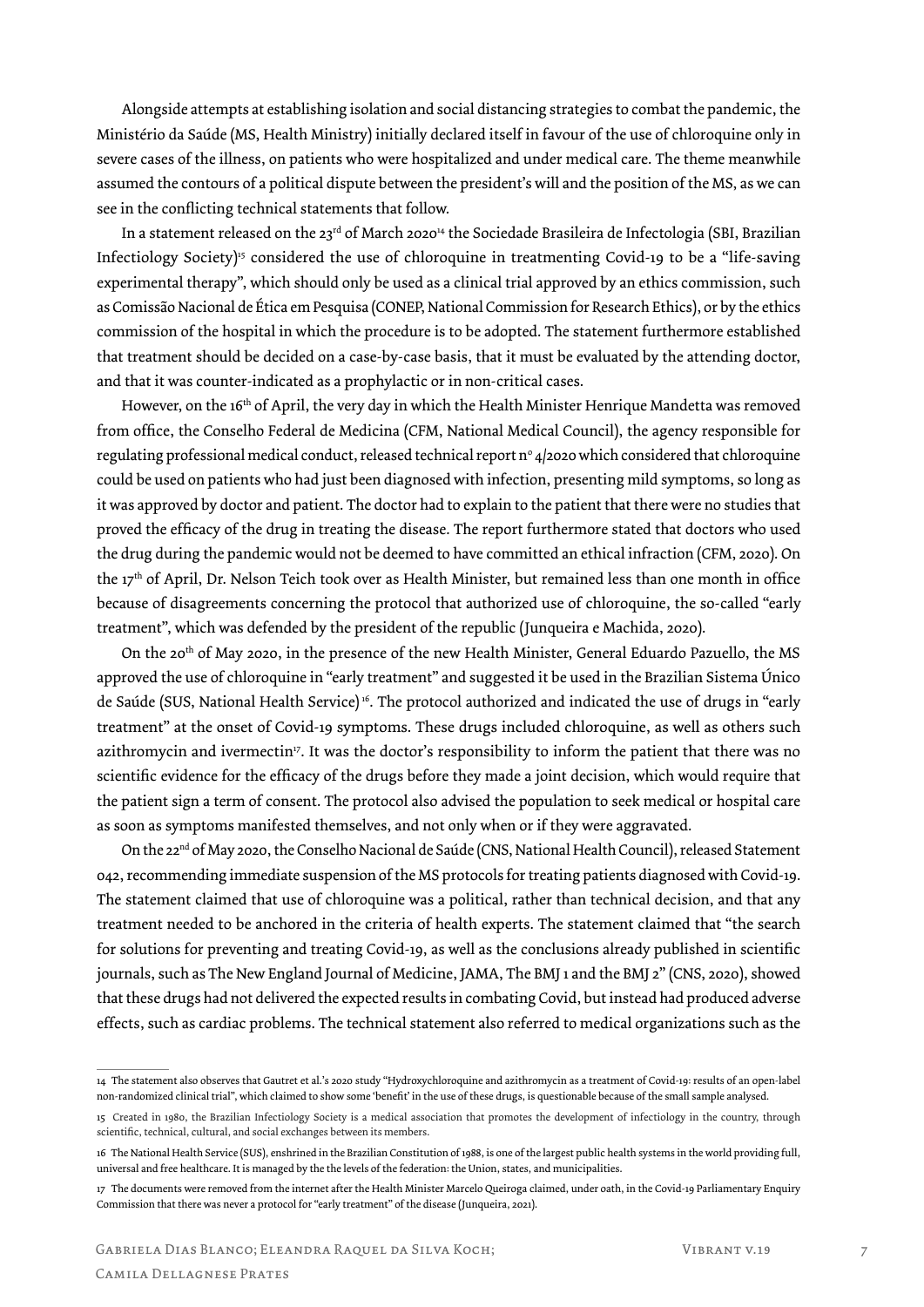Brazilian Infectiology Society, the Sociedade Brasileira de Pneumologia e Tisiologia (SBPT, Brazilian Society for Pneumology and Phthisiology) and the Associação de Medicina Intensiva Brasileira (AMIB, Brazilian Association for Intensive Medicine), learned societies which were against the use of chloroquine and hydroxychloroquine as treatments at any stage of Covid-19 (CNS, 2020).

This brief chronology of the position of government agencies and medical organizations in the first months of the pandemic in Brazil reveals how the government's defence of protocols for "early treatment" was gradually being strengthened by the controversial support of entities such as the CFM. The 11<sup>th</sup> of June 2020 emerges as a prime candidate for a kick-off date for reactions against vaccination in the context of the Covid-19 pandemic in Brazil. This was the day the government of the state of São Paulo announced a partnership between the Butantan Institute and the Chinese Sinovac Biotech Laboratory for phase 3 of randomised trials of the CornaVac vaccine to take place in Brazil. According to the terms of the agreement, once the *efficacy* and *safety* of the vaccine were assured, the Institue would have the technical know-how for large-scale production of the vaccine for use in the country.

Soon after this agreement was announced, supporters and representatives of the government of Jair Bolsonaro attacked the partnership, stressing the "Chinese origin" of the vaccine as a reason for doubting its efficacy and safety (Eller, 2020). The main theory that began to circulate in social media was that of a Chinese political conspiracy that: (i) *produced the virus* and (ii) *made a vaccine available*. Two days after the partnership between the Butantan and Sinovac was announced, the hashtag "Chinese vaccine" became one of the most discussed Twitter topics in Brazil.

The first challenge to the announcement of the partnership were not an openly declared "antivax" movement, but reactions against the "Chinese vaccine". Triggered by representatives and supporters of the federal government, the reactions came to perform CoronaVac as a political artifact associated with a Chinese/ Communist virus. At the same time that a bi-partitioning of science and politics was stressed – underscoring the purported neutrality of the former – the acceptance or refusal of a scientific artifact was associated with a xenophobic politics. Meanwhile, alongside efforts at weakening the network established around the CoronaVac vaccine, a second movement becomes constituted, targeting the defence of the network of drugs that came to be associated with "a cure for the virus" – which came to be known as the "early treatment for Covid-19" – generated mistrust of vaccines in general.

In the remainder of this article, we will describe each of these constitutive elements of the controversy, starting from statements that "the Chinese vaccine is not scientific" and "early treatment does not need scientific evidence". We map the shifts in premises and the scientific arguments mobilized and/or challenged by the actors of the movements in question.

#### "The Chinese vaccine is not scientific"

On the 27<sup>th</sup> of June 2020, the Health Ministry announced an agreement to produce the "Oxford vaccine", in partnership with the AstraZeneca lab. The Brazilian institute charged with developing the technology for producing the vaccine was the Fundação Oswaldo Cruz (Fiocruz, Oswaldo Cruz Foundation). The agreement included the transfer of technology and the start of vaccine production in Brazil as early as December. The announcement of this deal with the federal government led to the construction of a sharp polarization between the "Chinese vaccine" and the "Oxford vaccine", which aligned itself with the polarization between João Doria, governor of the state of São Paulo, affiliated with the Partido Social Democrata Brasileiro (PSDB, Brazilian Social Democratic Party), and the government of Jair Bolsonaro (who has been unaffiliated since 2019). In the midst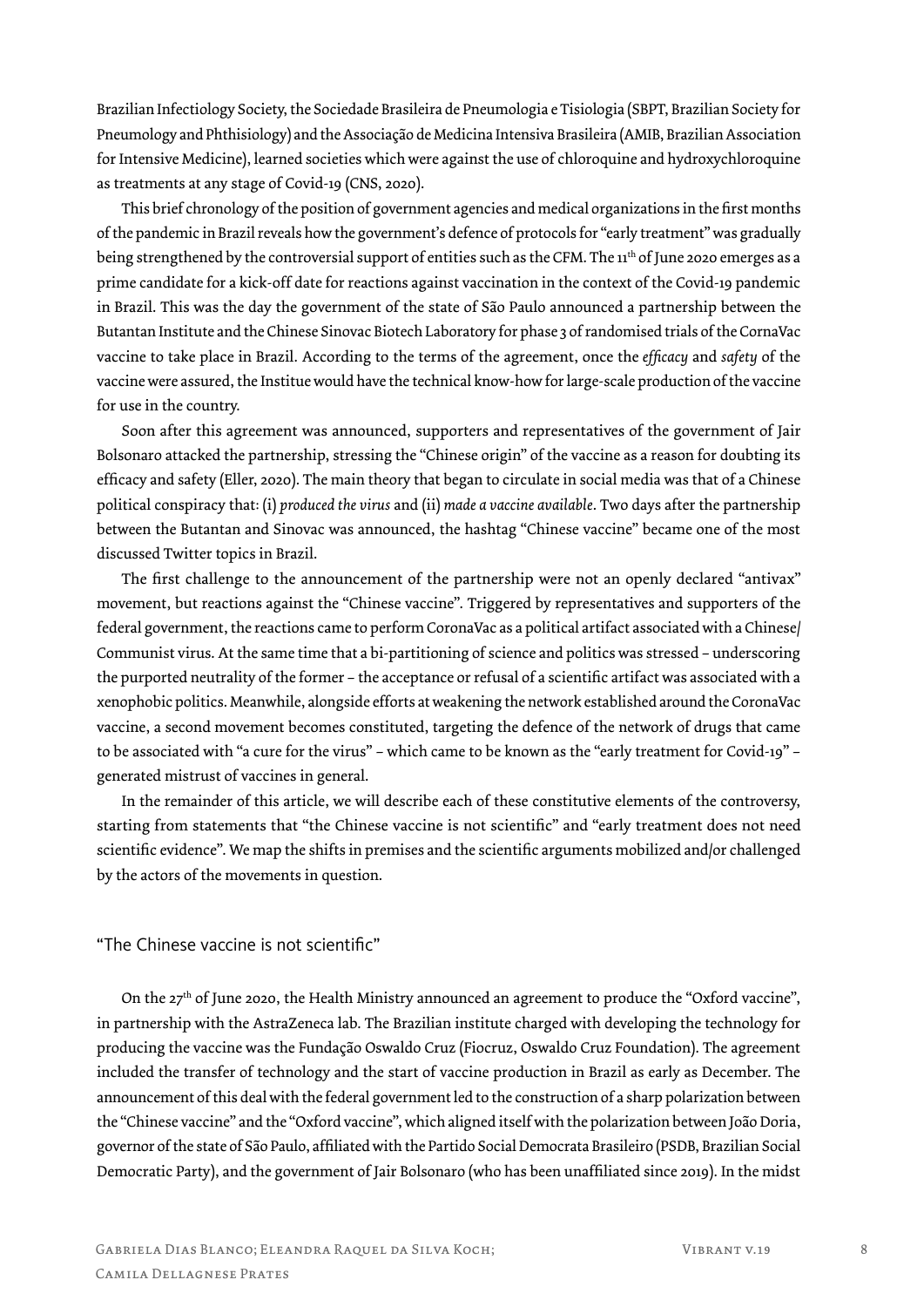of this polarization, Jair Bolsonaro stated, in a 'live' intended for his supporters and transmitted on the 30<sup>th</sup> of July, that: "We got into that consortium from Oxford. Everything suggests that it's going to work out and 100 million units will arrive for us. It's not from that other country, OK people? It's from Oxford" (Carvalho, 2020).

The defence of a "reliable science" produced in England, in contradistinction to an unreliable science produced in China, was more than mere rhetoric which only had a passing effect on the sociotechnical network of vaccination in Brazil. Indeed, the opposition set up by Jair Bolsonaro and his supporters had important effects on the Brazilian population, which either engaged with or rejected vaccination against Covid-19. In the Facebook page 'Antivax Movement in Brazil' we see associations between the CoronaVac vaccine and a "New World Order" which would subsume the people of the world to Chinese communism. Similarly, many advocated for the non-obligatoriness of vaccination in defence of individual freedoms<sup>18</sup>.

Doubt-mongering, exploiting the uncertainty that is intrinsic to the production of scientific knowledge, is not a new strategy. Authors such as David Michaels (2005) and Naomi Oreskes (2015) describe how large industries from different sectors have long used similar strategies to question scientific consensus, raising doubts concerning the harmful effects of their practices. The authors argue that there is a clear pattern to these industrial strategies, including tactics such as drafting in specialists to produce "alternative facts", which suggests that such strategies are wilful and organized rather than irrational or based on ignorance. As Oreskes (2015: 2) stresses, what we see is the key role of uncertainty, "insofar as the centrepiece of the doubt-mongering strategy is to insist that the relevant science is too uncertain to provide a good basis for decision-making".

In the case under analysis, the same phenomenon can be seen in challenges to the efficiency of CoronaVac, and, later, in the rejection of a mass vaccination campaign in Brazil. These challenges are justified by an ideological base, which is also made viable by exploiting uncertainty to construct political claims (Oreskes, 2015). References to the "Chinese virus" and to a "New World Order" thus sow doubt regarding robust scientific knowledge, and produces affectations of daily life which are not restricted to "scientific answers".

In this sense, the statement originally meant to fight the production of the CoronaVac vaccine by the São Paulo government, unfolds into three other positions: the first in support for the production of the "Oxford vaccine"; the second against a compulsory vaccination policy; the third in favour of "early treatment" instead of vaccine production. These developments are synthesized by Jair Bolsonaro on the 26th of October 2020, after a Supreme Court Justice raised the possibility of legal action regarding the matter of compulsory vaccination. In a meeting with supporters at the presidential palace he claimed: "As I see it this is not a matter for justice, it's a matter of health above all. A judge can't decide if you're going to get vaccinated or not, that doesn't exist". In the same meeting, Bolsonaro brought up the issue of a "cure" in support of his "early treatment" policy. In his words:

Isn't it cheaper or easier to invest in a cure than in the vaccine? Or try for both, but to not forget the cure? […] The cure, me, for example, I am living proof. I took hydroxychloroquine, others took ivermectin, other took Annita, and it worked. Everything suggests that everyone who treated early with one of these three options was cured (Mazui, 2020, available at: https://g1.globo.com/politica/noticia/2020/10/26/nao-pode-um-juiz-decidir-se-voce-vaiou-nao-tomar-vacina-diz-bolsonaro.ghtml).

<sup>18</sup> Similar associations feature in Brazilian conservative and right-wing news shows. One example is "Os Pingos nos Ís" (Dotting the I's), on the Jovem Pan station, which, systematically throughout 2020, produced programmes on the "Chinese origin of the pandemic", the "unsafety of vaccines", and the purported inefficiency of lockdown and social distancing strategies. The programme regularly invited doctors who defended "early treatment". The programme is available in the eponymous YouTube channel (Jovem Pan, 2020).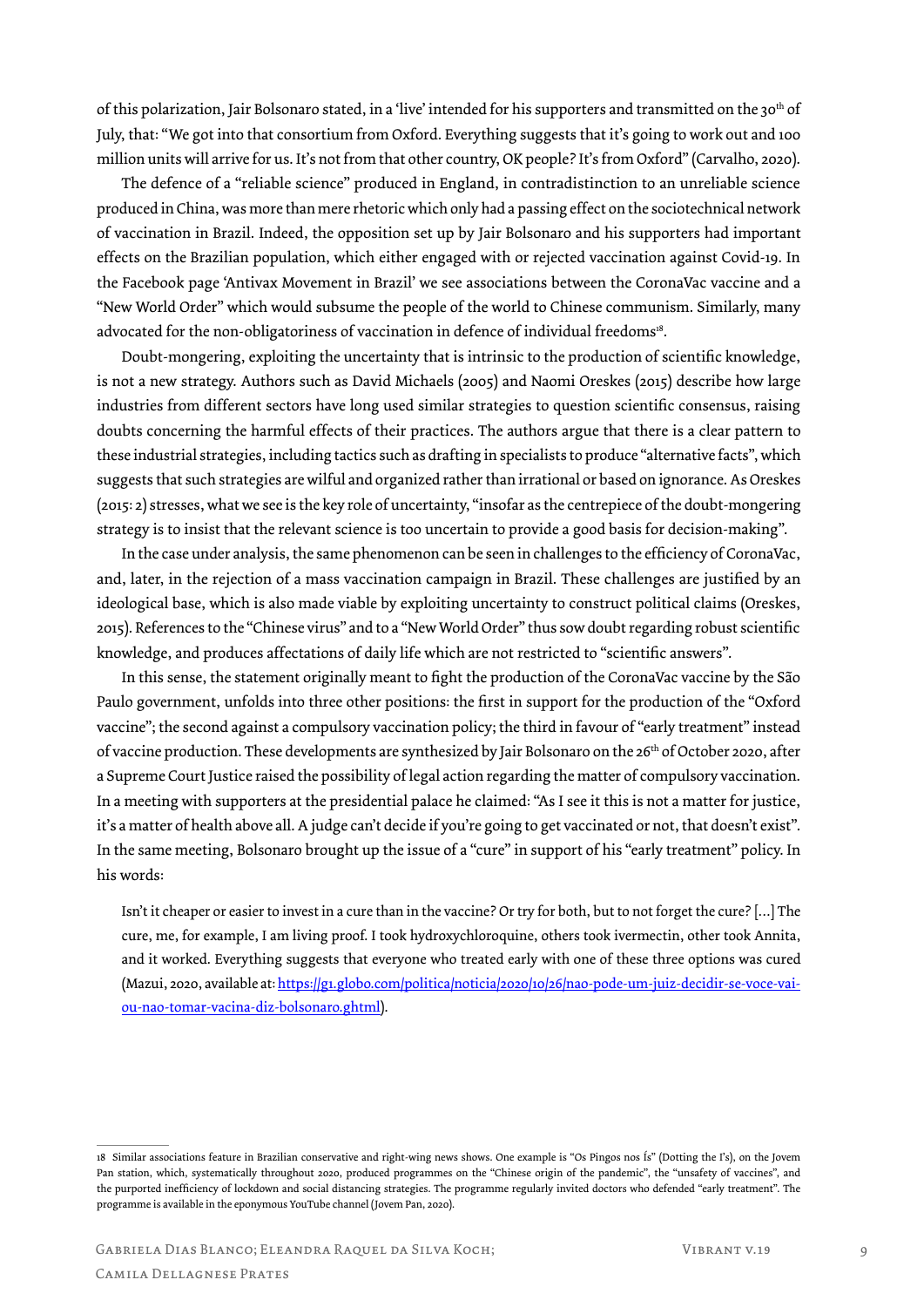As we will see, the network established around "early treatment" received backing from an important part of the Brazilian medical community, more so than policies targeting the production of vaccines. By engaging specialists in support of "early treatment", a debate which had been superseded by the international community is revived, producing a web that sustains the federal government's policies.

Reactions against the vaccine can also be seen in the results of two polls carried out by the Datafolha Institute between August and December of 2020<sup>19</sup>. In the first poll, published in the 15<sup>th</sup> of August, 9% of those interviewed claimed that they would not take a vaccine to deter the pandemic, and 3% could not offer an opinion on the matter. On the  $14<sup>th</sup>$  of December 2020 the percentage of people who claimed that they would not get vaccinated rose to 22%, and those who could not provide an opinion to 5%. In the December poll, those who claimed that they would accept being vaccinated were asked about the origin of the vaccine. According to the pollsters, "an approved vaccine that had been developed in China would be rejected by 50% of adult Brazilians", while "the majority would accept vaccines developed by Russia (60%), the United States (74%) and the United Kingdom (70%)" (Datafolha 2020: 4). The December poll furthermore registered that, although the majority (56%) of interviewees claimed to be in favour of compulsory vaccination for the whole population, among those who declared that they always trusted the claims of President Jair Bolsonaro this figure fell to 39%.

We can thus see that the polarization, which originally pitted the "Chinese vaccine" and the "Oxford vaccine", associating the CoronaVac vaccine to a supposed "Communist threat", reverberated in these polls. Furthermore, the idea that "the Chinese vaccine is not scientific" developed, first, into support for the Oxford/AstraZeneca vaccine and ensuing political polarization, and, later, into a generalized mistrust of the safety and efficacy of the vaccines against Covid-19, generating, in the end, a weakening of the mass vaccination campaign in Brazil. For a parcel of society, vaccination came to be associated with a policy of curtailing individual freedoms. As we will see shortly, it is precisely the idea of individual freedoms that proponents of "early treatment" uphold, claiming that, unlike vaccination, such treatments do not require scientific evidence to be adopted wholesale.

"Early treatment does not need scientific evidence"

Along with the early deals for vaccine production between Brazilian institutions and international laboratories, president Jair Bolsonaro pushed for the adoption of "early treatment" protocols. Treatment was a central element in official discourse, emerging as a means to halt the spread of the disease. However, treatment was hardly consensual among medical institutions. The new protocols for 'early treatment' were not endorsed by the Brazilian Infectiology Society (SBI), which assumed a public position against it, including releasing statements to the population at large. Statement n° 15, issued on the 30<sup>th</sup> of June 2020, for example, refers to the Medical Code of Ethics and the resolutions of the Federal Council of Medicine:

We are living through a serious public health crisis. We cannot put the health of the Brazilian population at risk through *guidelines with no scientific evidence.* The use of any substance for purposes other than those it has been approved (off-label) must be an individual decision of the doctor, on a case-by-case basis, and making the possible benefits and risks known to the patient, although publicizing this conduct is forbidden. According to the Federal Council of Medicine, in the Medical Code of Ethics, CFM Resolution n° 2.217, issued on the 27th of September 2018, modified by CFM Resolutions n° 2.222/2019 and 2.226/2019, Chapter 13, concerning MEDICAL PUBLICITY: "The doctor is forbidden: Art. 113. To promulgate, outside of the scientific community, treatment processes or discoveries the

<sup>19</sup> The polls were undertaken by phone calls, spanning representative samples of the adult population of Brazil. In the August poll, 2065 people were interviewed; 2016 people were interviewed in December. The statistical margin of error was calculated at 2%.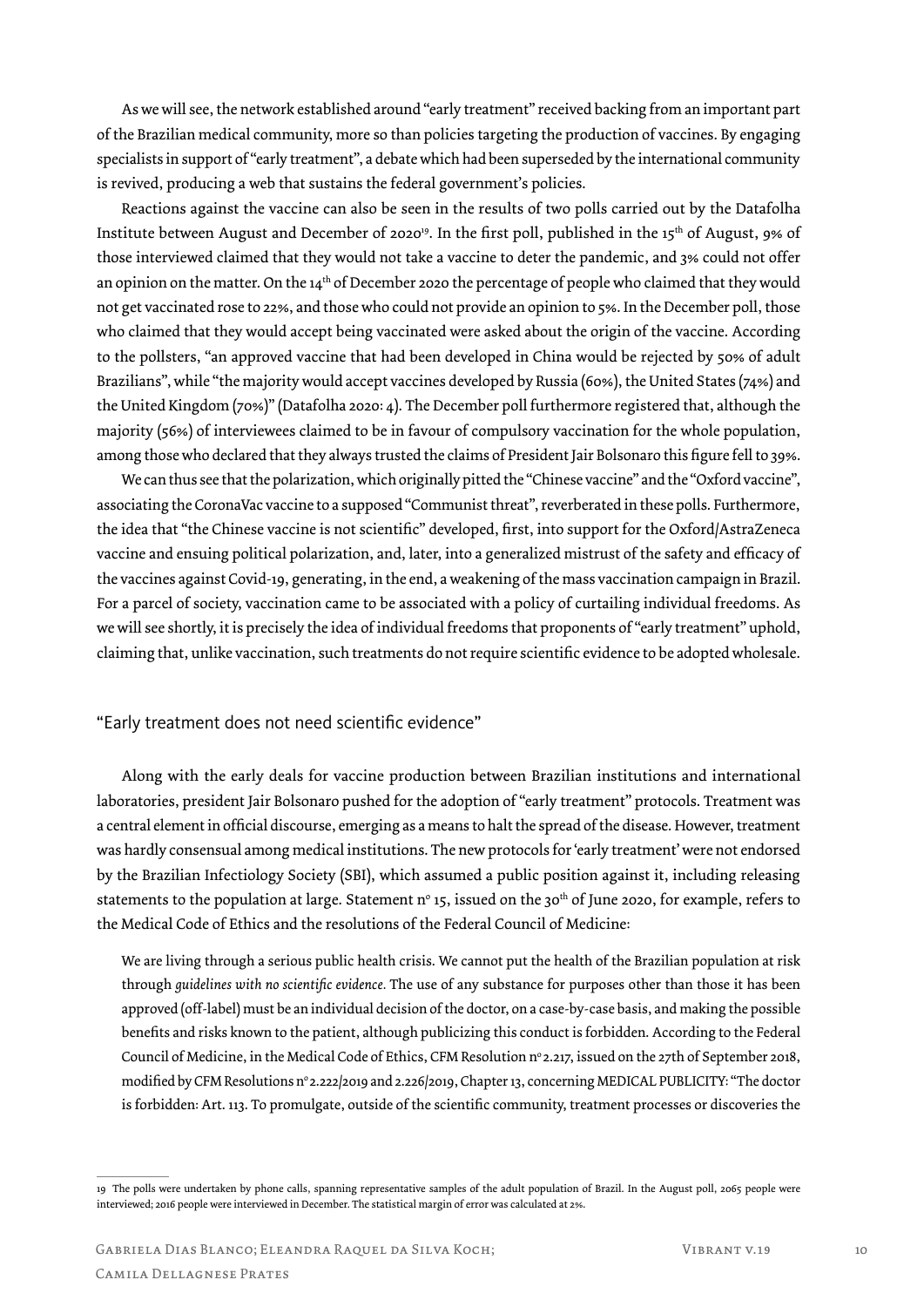value of which has not been explicitly scientifically recognized by competent agencies" (Sociedade Brasileira de Infectologia, 2020: 4, *emphasis added*, available at: https://infectologia.org.br/wp-content/uploads/2020/07/nota-6 esclarecimento-hidroxicloroquina-Covid-19.pdf).

A further statement from the SBI, issued on the  $17<sup>th</sup>$  of July 2020, analysed randomized trials with control groups. One study evaluated Covid-19 patients in 40 US states and 3 Canadian provinces; another, carried out in Spain, evaluated virological (reduction of the viral load in the nasopharynges) and clinical (reduction of symptom duration and hospital stays) efficacy. In none of these studies were any virological or clinical benefits observed in patients that took chloroquine when compared to those who received no pharmacological treatment (the placebo group). The statement warns that the Health Ministry, states, and municipalities should not use public funds to invest in these drugs:

"With this scientific evidence, the SBI abides by the orientations of all medical scientific societies in developed countries, as well as of the World Health Organization (WHO), that hydroxychloroquine should be discarded in any phase of the treatment of Covid-19" (SBI, 2020a, available at: https://infectologia.org.br/wp-content/uploads/2020/07/ nota-6-esclarecimento-hidroxicloroquina-Covid-19.pdf).

In the wake of a movement that contested and denied the scientific legitimacy of the drugs used in "early treatment", we also find the statements of the Agência Nacional de Vigilância Sanitária (Anvisa, National Agency for Health Surveillance), Fiocruz and the Butantan Institute, among others. Nonetheless, president Bolsonaro's remarks on 'early treatment' reverberated and fed back into the position of medical entities and groups that started to become articulated throughout the country.

In what concerns medical entities, we must highlight the positions of the Associação Médica Brasileira (AMB, Brazilian Medical Association), the Conselho Federal de Medicina (CFM, Federal Council of Medicine) and the Sociedade Brasileira de Cardiologia (SBC, Brazilian Cardiological Society), which, during 2020, either remained neutral or declared themselves to be in favour of the right of doctors to choose treatment for Covid-19 patients. The main document adduced to sustain this position is the Helsinki Declaration, which concerns the ethical principles for medical research on human beings and was adopted by the 18th General Assembly of the World Medical Association, held in 1964 in Helsinki, Finland. Paragraph 37 of the declaration states that:

In the treatment of an individual patient, where proven interventions do not exist or other known interventions have been ineffective, the physician, after seeking expert advice, with informed consent from the patient or a legally authorised representative, may use an unproven intervention if in the physician's judgement it offers hope of saving life, re-establishing health or alleviating suffering. (General Assembly of the World Medical Association, 1964, available at: https://www.fcm.unicamp.br/fcm/sites/default/files/declaracao\_de\_helsinque.pdf).

It is in this sense that the Helsinki Declaration, which authorizes doctors who obtain patient consent to make use of drugs that are not scientifically proven to work, becomes a relevant actant in the network established around the defence of "early treatment" during the Covid-19 pandemic in Brazil. It is in light of this mobilization that the SBI assumes a position against the use of these drugs (as seen in the previous quotation), while, at the same time, entities such as the AMB will make an extensive plea for medical autonomy. Claiming to be a signatory of the Declaration, the AMB published a statement on the 19th of July 2020, titled "Hydroxychloroquine: AMB defends medical autonomy", which ends with the following observation:

We cannot allow ideologies and vanities, dazzled by the spotlight, to suddenly make us regress in practices that have long been respected. One cannot cry out for science and assume positions based on ideology or partisanship, ignoring practices that are consolidated in medicine. This is a crime against medicine, against patients, and,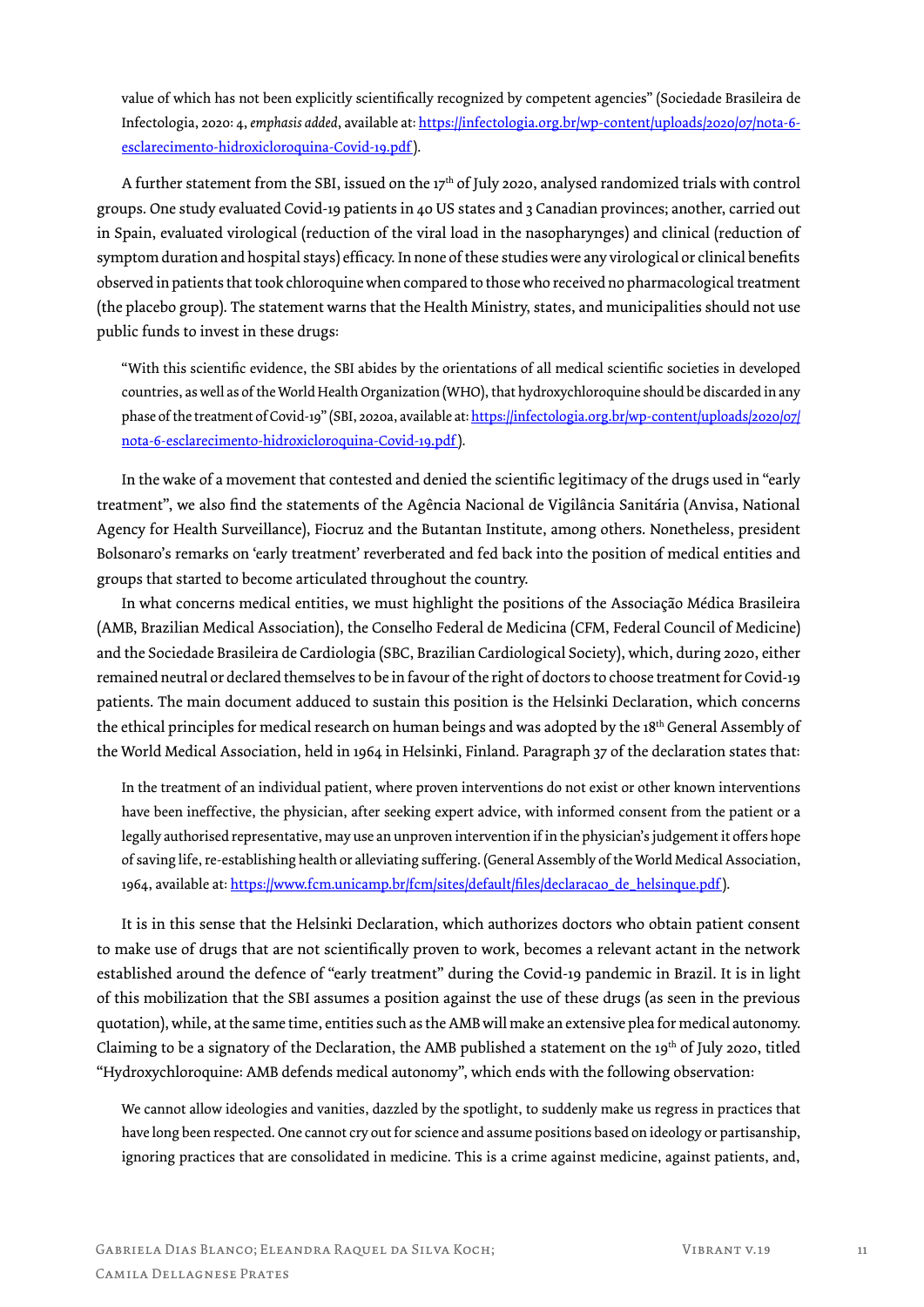above all, against science itself (Associação Médica Brasileira, 2020, available at: https://coronavirus.amb.org.br/ hidroxicloroquina-amb-defende-autonomia-do-medico/ ).

For the AMB, prohibiting doctors from using unproven prophylactic, diagnostic, and therapeutic measures on their patients would thus be a partisan/ideological act, which would be harmful to science itself. By labelling those who disagree with them "partisan", the AMB, far from creating neutrality, reaffirms the intentions of actors to assume central roles in a dispute that, in this case, refer back to critiques of the federal government's adoption of "early treatment" protocols. The arguments engaged reveal attempts to isolate "science" from research and peer-review practices, associating it with a clinical, *empirical knowledge* that, in the final analysis, must be operated and validated on an individual basis.

The fact that important actors from the Brazilian medical community defended treatment which, as we saw earlier, had been discredited by the international scientific community, cannot be neglected. Crucially, although representatives and supporters of Jair Bolsonaro's government sought to resurrect a controversy that had largely been overcome by the international scientific community, a simplistic opposition of the sort "Bolsonaro *versus* specialists" does not account for the multiplicity of the network. Not only were there solid alliances between the groups mentioned above, but the defence of "early treatment" became integral to the practices of different actors linked to the Brazilian medical community.

Examples of these alliances and associations can be found in the Facebook group "Covid early treatment – Doctors for Life Campo Grande". The group was created on the 30<sup>th</sup> of June 2020 by a cardiologist. With over 4000 members at the time of writing, the group actively shared videos, texts, and images touting the supposed benefits of the use of the drugs advocated by the Bolsonaro government. The group furthermore reached beyond Facebook, as can be seen in a publication dated 1<sup>st</sup> of July 2020, in which a group of doctors, among them the founder of the group, are pictured with the mayor of Campo Grande<sup>20</sup> in a meeting to approve "early treatment" protocols. In the caption we learn that a WhatsApp group of over 200 doctors formed spontaneously in the space of two days.

For the period in which we mapped publications in the Facebook group – June 2020 to January 2021 – we observed that the Helsinki Declaration, as well as the statements of the aforementioned entities, were widely disseminated with the aim of giving *scientific credibility* to the medical practices advocated. Texts and videos produced by the Health Ministry were shared with the same aim, advising healthcare workers to adopt the treatment protocols; statements by regional councils favourable to the adoption of "early treatment" were reposted, including the Regional Medical Councils of Mato Grosso do Sul and Santa Catarina, and reviews by the Federal Medicine Council stating that the use of drugs such as chloroquine would not amount to an ethical infraction by professionals treating Covid-19 patients.

Along with the construction of scientific credibility, an association was established between "early treatment" and the "struggle against social inequalities". The claim made here was that, while doctors were already protected from the virus through drugs such as chloroquine, the population at-large would have to treat themselves with dipyrone or paracetamol. In these situations, drugs are performed as *political actors* in entrenched debates, conveying not only the greater or lesser efficacy of a treatment but also the existence of social markers (such as "doctors" *versus* "the populace") which would, in the end, determine who was saved and who would die *by* the technoscientific network established around the non-validation of a "cure" for Covid-19.

A further point worth highlighting in the messages that come to compose the network of "early treatment" is how the challenge to a specific premiss of scientific practice, to wit, the *validation of scientific knowledge through the peer-review process*, becomes inscribed in the acts of the actors of the medical community.

<sup>20</sup> Campo Grande is the capital of the state of Mato Grosso do Sul, part of Brazil's Central-West Region.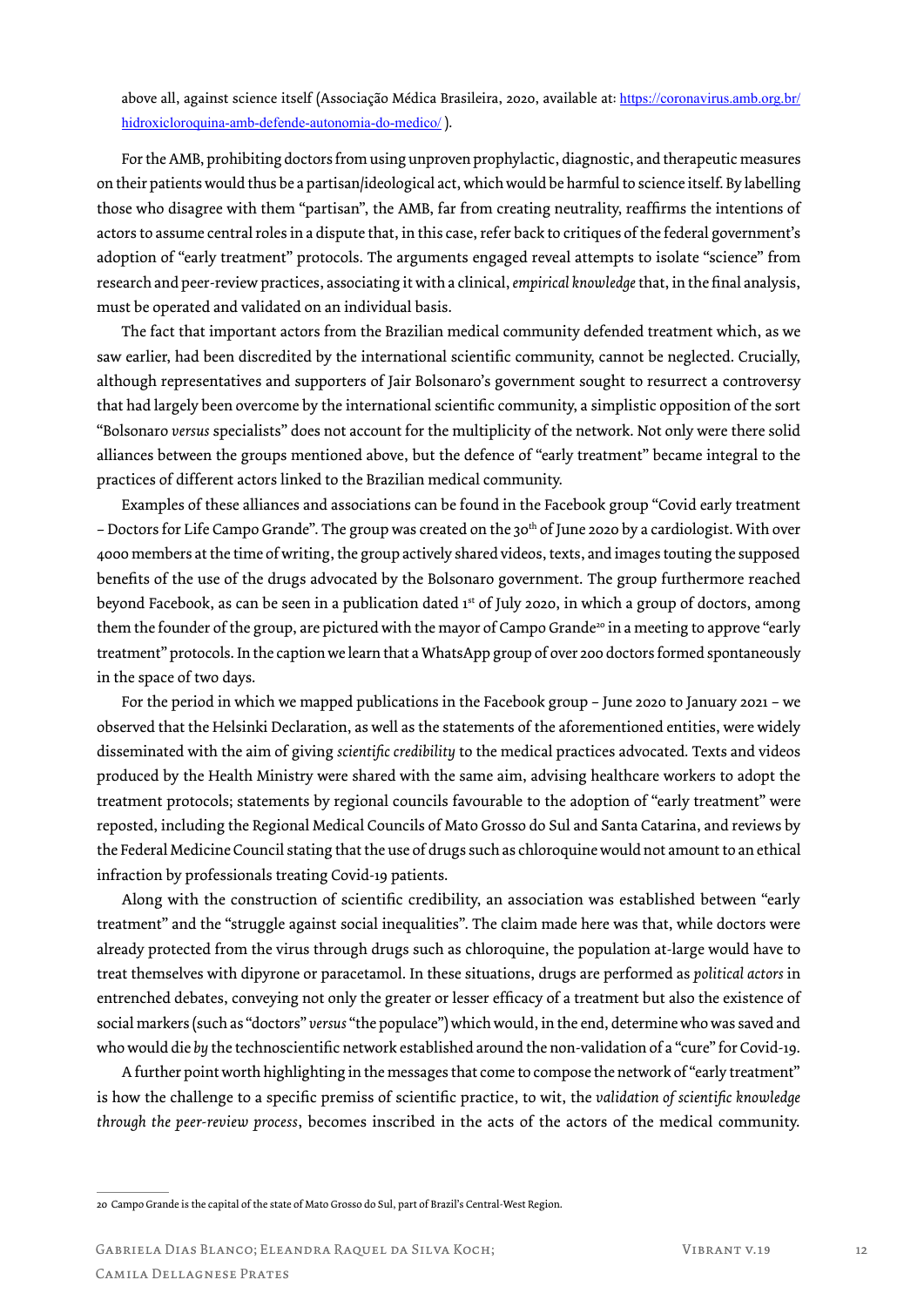A detailed construction of this movement can be seen in a post by a doctor based in the Federal District on the 18<sup>th</sup> of July 2020, in the group that we have been following. Addressing her fellow doctors, she claims:

"(...) Remember that *scientific consensuses should play a minimal role in medical practice*, serving only as guidelines and not as absolute orders that colleagues must follow or else be penalized by sanctions or harsh criticism by their reviewers (almost always chosen by political criteria within the field). It is not a 'society' that defines what is best for a patient, it is an individual doctor, A PERSON or A GROUP OF PEOPLE who is, or are [sic], charged with the case […] It is dangerous when advocates of the (wonderful, to be sure) 'medicine based on evidence' do not take into account their own limitations, and that, in the final analysis, *'absence of evidence' is not 'evidence of absence'*. Even worse is when the societies and agencies of the field think that they is [sic] more important that they really is [sic] in handling individual cases. It is the doctor, the patient, and medicine. These are the actors. Full stop." (Doctor based in the Federal District, *emphases added*).

As Oreskes (2015) makes clear, challenging the existence of a scientific consensus, accentuating dissidence, pinpointing and encouraging individuals who diverge from the consensus, or even fabricating new divergences, is a recurring strategy for sowing doubt in the minds of the public at-large. A movement of specialists, associated with political actors situated "outside" science, thereby gains momentum, seeking to destabilize a scientific consensus even if that means adopting a strategy that denies the very legitimacy of the production of consensus in science.

It is interesting to note how scientific consensus is disqualified, while the construction of a medical individuality is strengthened. An *evidence-based medicine* is performed as a medicine that, rather than ensuring the scientific merit of medical practices, inhibits individual autonomy by way of "political criteria". Thus agencies in the field, and medical societies, are construed as lacking the legitimacy to interfere in decisions, since it is the individual doctor, and not the medical community, who can provide the "best appraisal" of a given case.

The strategy of denying the requirement of consensus, or even of weakening the premiss through which scientific knowledge is validated by peer review, tellingly unravels when the same actors who claim that there is "no need for scientific evidence" rush to assert that "there already is scientific evidence". This strategy is found with greater frequency after October 2020, when international scientific publications – such as Ladapo et al. (2020), become disseminated through social networks, showing research results that prove the efficacy of chloroquine in reducing death rates. However, these studies were invariably *preprints* – that is, research reports published in online repositories that had not yet undergone peer review.

Finally, the same actors who were on a quest for "scientific evidence" for 'early treatment', raise doubts about the scientific evidence for the efficacy of vaccines. These were in an advanced stage of production by the end of 2020. It is noteworthy that the very same arguments the challenge "early treatment" are not engaged in challenges to vaccination. One example is Facebook post on the 10<sup>th</sup> of November 2020. Remarking on news that a trial volunteer for the CoronaVac vaccine had committed suicide, a doctor argued that further research needed to be carried out, since "suicide can be an adverse effect of any medication". Furthermore, he noted that:

The clarity of the data and scientific honesty beyond the publication of the research in specialized medical journals where it is subject to harsh critique from peers, is part and parcel of the incorporation of new drugs and new medical technologies!! This is why I counter-indicate vaccination against COVID to my patients, with any of the vaccines in the current circumstances (Doctor from Campo Grande, 2020).

As we noted above, the hostility constructed by Jair Bolsonaro and his followers toward vaccine production had considerable effects on the Brazilian population's engagement with vaccination against Covid-19. The same can be said of the alliances established between government policies and a *part of* the Brazilian medical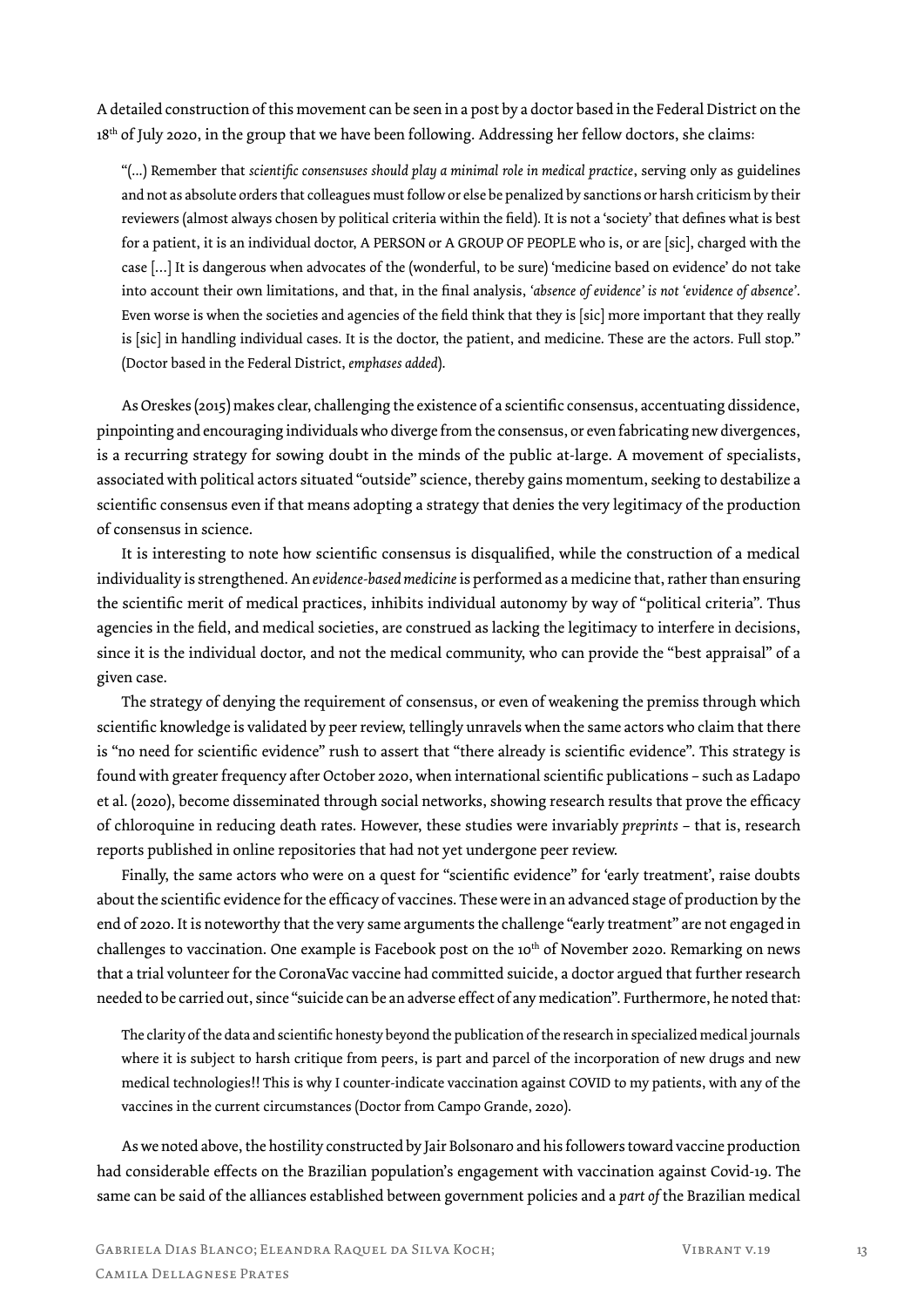community that performed a set of drugs as *cures for the pandemic*, all the while generating mistrust in the efficacy and safety of vaccines and criticizing social distancing and lockdowns as strategies that "lacked scientific evidence".

As we will now show, Anvisa's approval of the CoronaVac and AstraZeneca vaccines for emergency use on the 17th of January 2021, became an important event for securing vaccines as scientific artifacts, weaking the contrary reaction that we have thus far described and which we synthesize in the diagram below. Nonetheless, the controversy continued to produce important effects on the pandemic in Brazil.



**Figure 1**: Synthesis of the statements mapped in reactions against Covid-19 vaccination in Brazil

# **Approval of the CoronaVac vaccine for emergency use by the Agência Nacional de Vigilância Sanitária (Anvisa, National Agency for Health Surveillance)**

On the 17th of January 2021, Anvisa held a meeting of its Directory Committee to analyse the authorization for emergency use, in an experimental capacity, of the CoronaVac and AstraZeneca vaccines developed in Brazil by, respectively, the Butantan Institute and Oswaldo Cruz Foundation. At the moment the pandemic had reached alarming figures in Brazil: 209,000 dead and more than 8 million recorded cases (R7 2021). In this context of severe sanitary crisis, there were high expectations for the start of vaccination against the coronavirus.

When phase 3 testing for the CoronaVac had been concluded<sup>21</sup>, controversies surrounding the efficacy and safety of the "Chinese vaccine" mellowed.22 Nonetheless, the politicization of the debate pitting "early treatment" *versus* vaccine development continued to reverberate. There was thus apprehension surrounding the possible outcome of the meeting of Anivsa's Directory Committee. Uncertainty was compounded by the fact that, a few days before the meeting, the Butantan Institute had reviewed CoronaVac's general rate of efficacy.

On the  $7<sup>th</sup>$  of January 2021, the Butantan Institute announced an efficacy rate of 78% for the vaccine; however, four days later – on the eve of Anvisa's analysis of the vaccine – the efficacy rate was rectified to 50,38% after tests with all people involved in all phases of the trials was considered. This review was preceded by challenges, raised by scientists and health professionals, against the Butantan Institute's standards for evaluating efficacy. The Institute, in turn, alleged that the data initially released referred to "a specific group of patients during one of the stages of the study, which had concerned prevention of mild cases of Covid-19 and not all cases" (Barifouse, 2021). The data thus initially released were merely "secondary".

<sup>21</sup> Phase 3 is when clinical trials of the vaccines are carried out. For a vaccine to be authorized by Anvisa, it must prove to be at least 50% efficient. 22 The CoronaVac vaccine had already been approved for registry in three countries: The People's Republic of China, Indonesia and Turkey.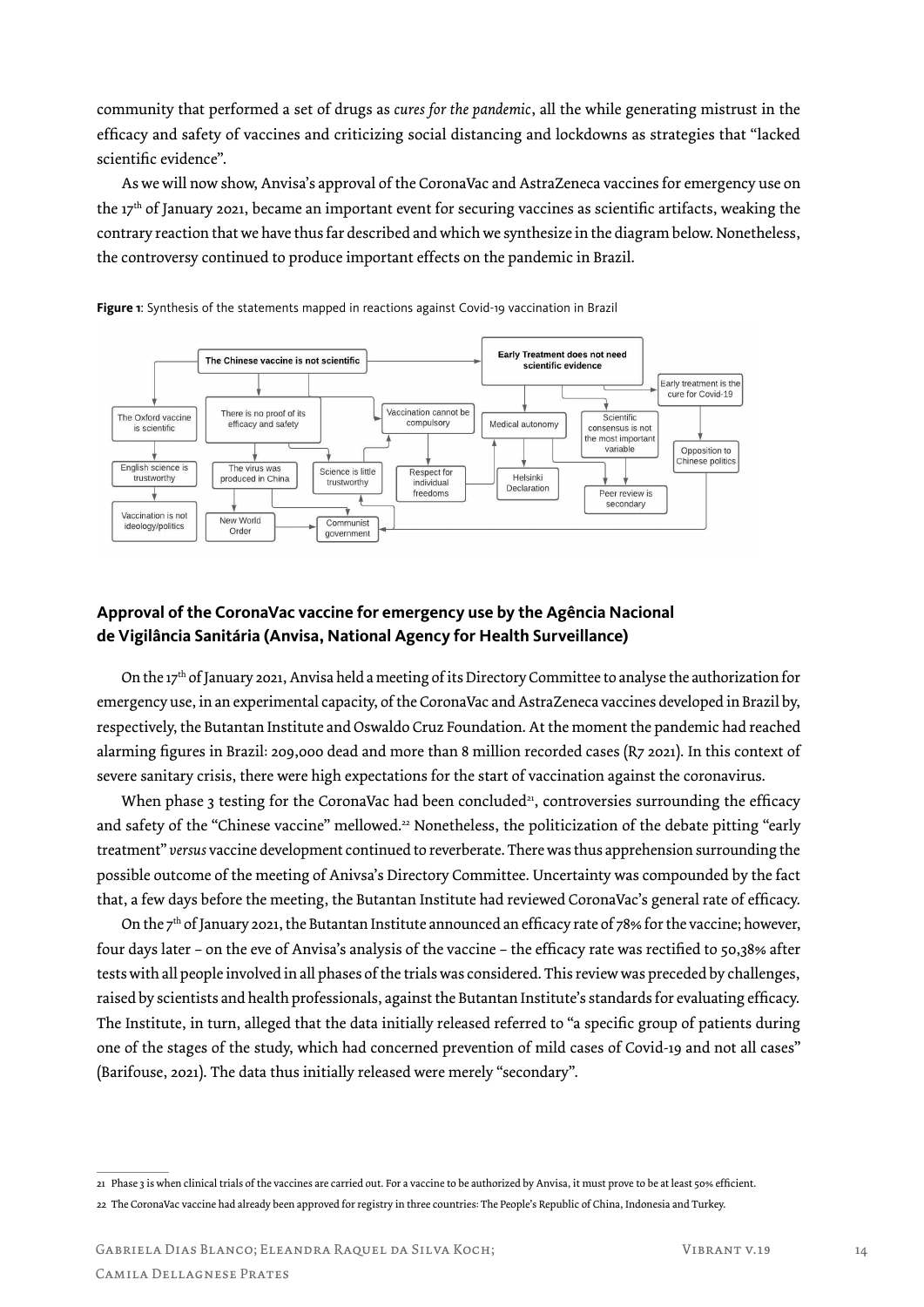In its defence, the government of São Paulo also declared that the global efficacy rate of the CoronaVac vaccine had yet to be released. That is: data corresponding to "the results that include all people who got ill regardless of the severity of the illness" (BBC, 2021). The main argument raised by the government of São Paulo and the Butantan Institute was that the vaccine offered 100% protection against deaths and severe cases, having prevented hospital admittance of trial volunteers who had been vaccinated. At the time, Governor João Doria was the main spokesperson for the data issued by the Butantan Institute: "[…] these results mean that the Butantan Institute's vaccine has a high degree of efficiency and efficacy to protect the lives of Brazilians against Covid-19" (Cruz, 2021).

As studies of the CornaVac vaccine developed and testing progressed, a struggle was waged, for a few weeks, over who would administer the vaccine produced by the Butantan Institute, whether it fell to the government of São Paulo state or to the Health Ministry. However, before Anvisa's meeting it had already been decided that all vaccines, whether produced in the country or imported, would follow the National Immunization Plan (Plano Nacional de Imunização (PNI)). It was thus the federal government which would be responsible for distributing the vaccines to municipalities. Following the then-Health minister Eduardo Pazuello's declaration that vaccination would start on "D-Day and H-Hour" (Teófilo and Cardim, 2021), the executive coordinator of the Coronavirus Contingency Centre in São Paulo, João Gabbardo, admitted that the vaccines produced by the Butantan Institute would go to the PNI, with the caveat that "if the government's answer is that we should start after the 25<sup>th</sup> of January, we will not be following that guideline. The state of São Paulo will start vaccinating on the 25<sup>th"</sup> (G1, RS 2021). We will see, however, that vaccination started in the state of São Paulo before that date, right after the meeting of the Anvisa's Directory Committee.

## The Anvisa Meeting

On the 17th of January 2021, after a meeting that lasted over five hours, Anvisa approved the emergency use of 6 million doses of the CoronaVac vaccine and 2 million doses of the AstraZeneca vaccine. The debate preceding the approval of the "Chinese vaccine" was particularly meticulous and protracted. The General Manager of Drugs and Biological Products, Gustavo Mendes Lima Santos, spoke first. He began by stating that it was "an honour to represent all the civil servants of the agency" (Anvisa, 2021a). Considering the politicized context in which debates surrounding the vaccine were taking place, reference to "career servants" and to the existence of a "multidisciplinary committee of specialists working together" served as markers of techno-scientific distinction. A range of arguments that sought to underscore the specialization and domain of science were advanced by the manager. This can be observed in excerpts from his presentation at the Anvisa meeting, transcribed below.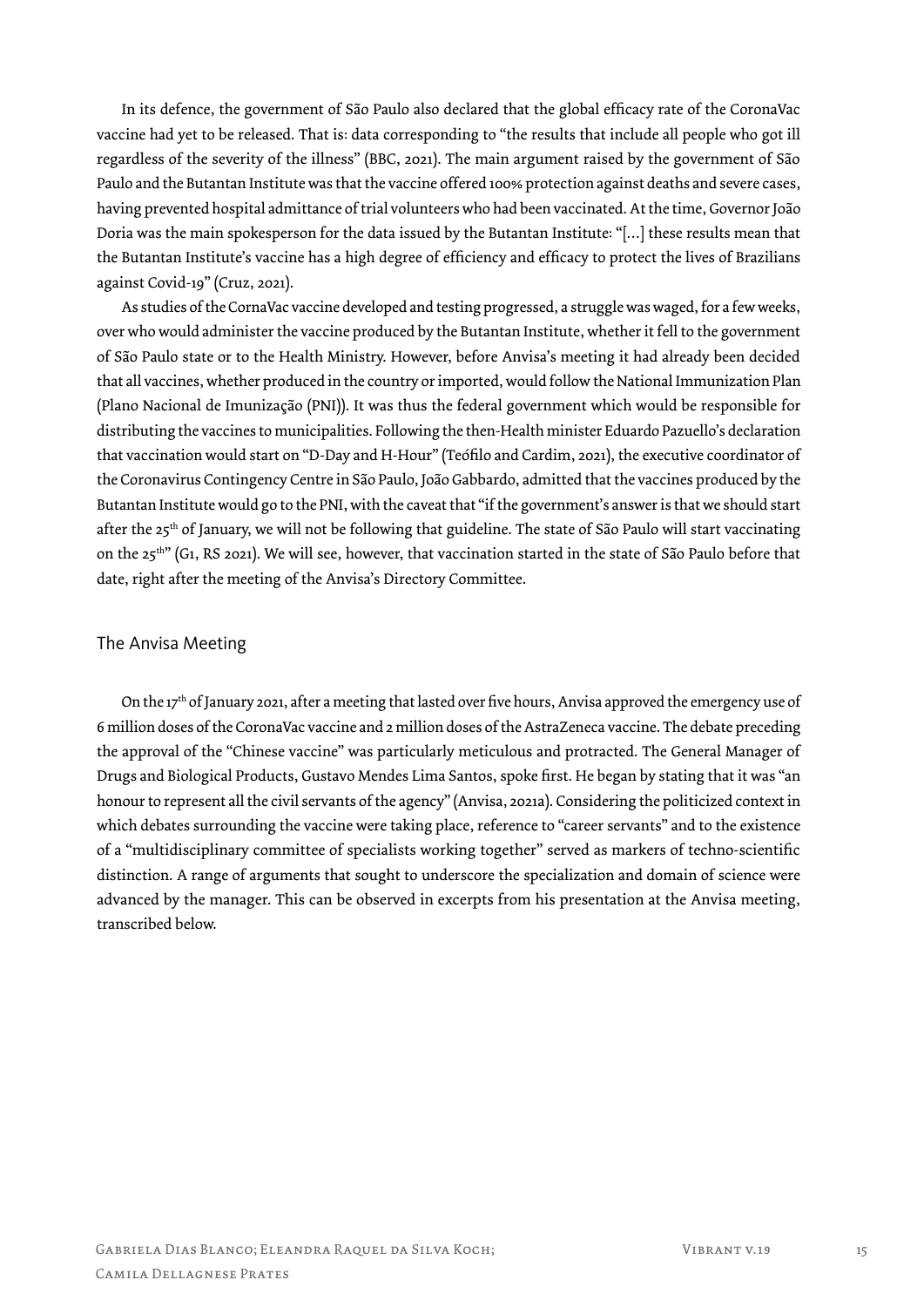Figure 2- Synthesis of the arguments on the techno-scientific specialization of science in the development of a vaccine



This concern with distinguishing technical work from evaluations of a different nature was intended to underscore that the analysis in favour of the emergency use of the CoronaVac vaccine was carried out by multi-disciplinary specialists according to objective criteria. In this sense, 'safety' and 'quality' were evoked as principles that had to be rigorously followed. It should be noted that time was considered an essential element in ensuring scientific parameters; that is, time was needed to challenge, test and re-test the data. However, these specialized evaluations were referred to the singular historical context in which they were situated. No one pretended to sustain a technical evaluation that did not take into account the emergency and urgency of situations that demand scientific solutions. Nonetheless, a number of procedures, repertoires and terms proper to science and technical work were used, and these could only be contested from within that very field – which we make explicit in the figure below.

**Figure 3** – Connections between different actors and networks actualized by Anvisa's General Manager of Drugs and Biological Products

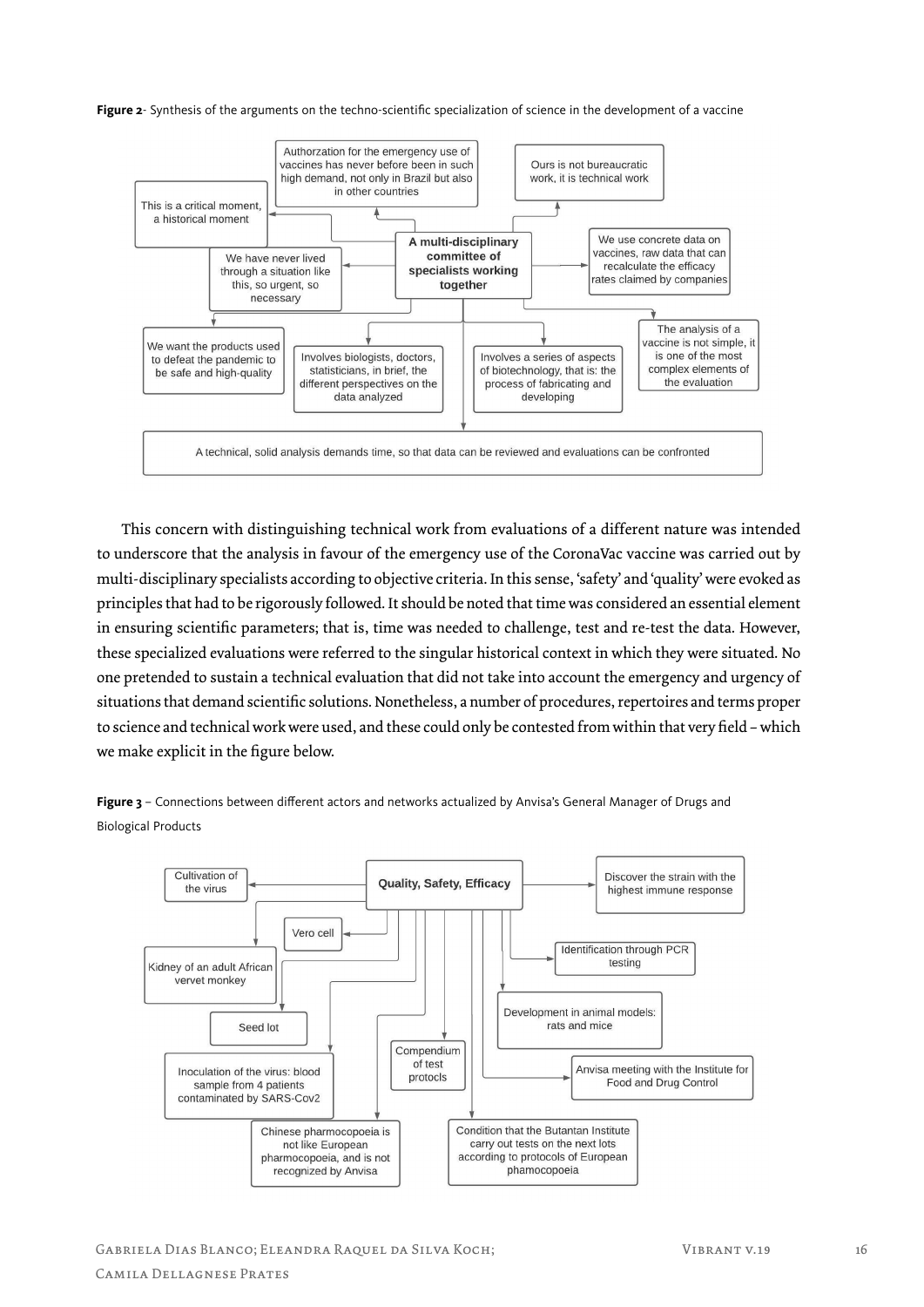The extracts in the Figure above indicate the existence of a wide network of actors, artifacts, and nonhumans involved in the process of fabricating, testing and approving the use of a vaccine. All elements are interlinked in the sociotechnical network via a number of associations. An example of the role played by nonhumans is the "normal kidney of an adult African vervet monkey" (Anvisa, 2021a). It is from this kidney that a vero cell is produced. Without this monkey the inoculation of the virus would be impossible as would the "discovery" of the strain with the highest immune response", as argued by the Anvisa servant.

On this issue, in what concerns tracking the connections between the different actors that compose the networks, we resume Latour's approach to the analytical exercise of mapping the sociotechnical networks involved in the controversies that are in evidence. As he notes, "to trace a network is thus always to reconstitute by a TRIAL" (Latour, 2019: 46-47), through the description and listing "of the other beings through which it is necessary to pass so that this situation can endure, can be prolonged, maintained, or extended" (Latour, 2019: 46-47). For ANT, the agency of actors is always thought of in relation, or, better still, in the relations exercised by actors within sociotechnical networks". Hence it is not an approach that focuses on the agency of humans, nonhumans, or artifacts "themselves", nor is it a matter of seeking out "intentionality" (Toniol 2021). Rather, its focus lies in the description of the associations and mediations exercised by different actors that coexist within sociotechnical networks.

In the general manager's presentation, the recourse to pharmacopoeia, which is the compendium of protocols for testing a drug, illustrates the numerous associations exercised by the different artifacts involved in the sociotechnical networks of vaccine production. Anvisa advocates that the fulfilment of its demands depends on the approval of drugs. In what concerns the CoronaVac vaccine, the fact that it was developed in accordance with Chinese pharmacopoeia, which is considered to be "more recent and unaligned with European [pharmacopoeia]" (Anvisa, 2021a) 23, led to the suspension of some of the procedures adopted by the Butantan Institute relating to immunogenicity tests<sup>24</sup>. According to Anvisa (2021a), these results were not presented during the study, since the only test presented was considered inadequate for a conclusive analysis. This fact, however, did not prevent emergency approval of the vaccine, but it did make continued approval conditional on the next lots produced in Brazil following European pharmacopoeia.

After the presentations and the endorsement of the technical areas, Meiruze Freitas, the director of Anvisa, the chair of the process of vaccine approval, voted in favour of the emergency use of the CoronaVac and AstraZeneca vaccines. However, she observed that there were "critical issues" surrounding the CoronaVac vaccine and therefore conditioned approval on the Butantan Institute signing an agreement to report on data concerning the immunological response of that vaccine<sup>25</sup>. This is how she justified her requirements:

"[..] the known benefits of vaccines outweigh their risks. But we need continuous monitoring of adverse effects. A vaccine is only efficient if people are willing to take it. A vaccine against Covid-19 will aid in individual and collective protection" (Anvisa, 2021b).

However, even after the start of vaccination in Brazil, so-called "early treatment" continued to be proposed as a solution for the pandemic and the flexibilization of social distancing. In the first trimester of 2021, at least 8 people died in Brazil after being treated with inhalations of chloroquine. Four cases were notified in the state of Rio Grande do Sul, and four in Amazonas (Rocha, 2021). The procedures were publicly backed by president Jair Bolsonaro. It can thus be considered that the positive decision concerning the emergency use of the CoronaVac vaccine helped consolidate vaccination as a means to face the pandemic, but that it was unable to bring the controversy to a close.

<sup>23</sup> Anvisa follows European pharmacopoeia.

<sup>24</sup> Immunogenicity is a vaccine's capacity to induce the immune system to produce antibodies.

<sup>25</sup> The Butantan Institute handed Anvisa the immunogenicity studies on the 30<sup>th</sup> of April 2021 (Albuquerque, 2021).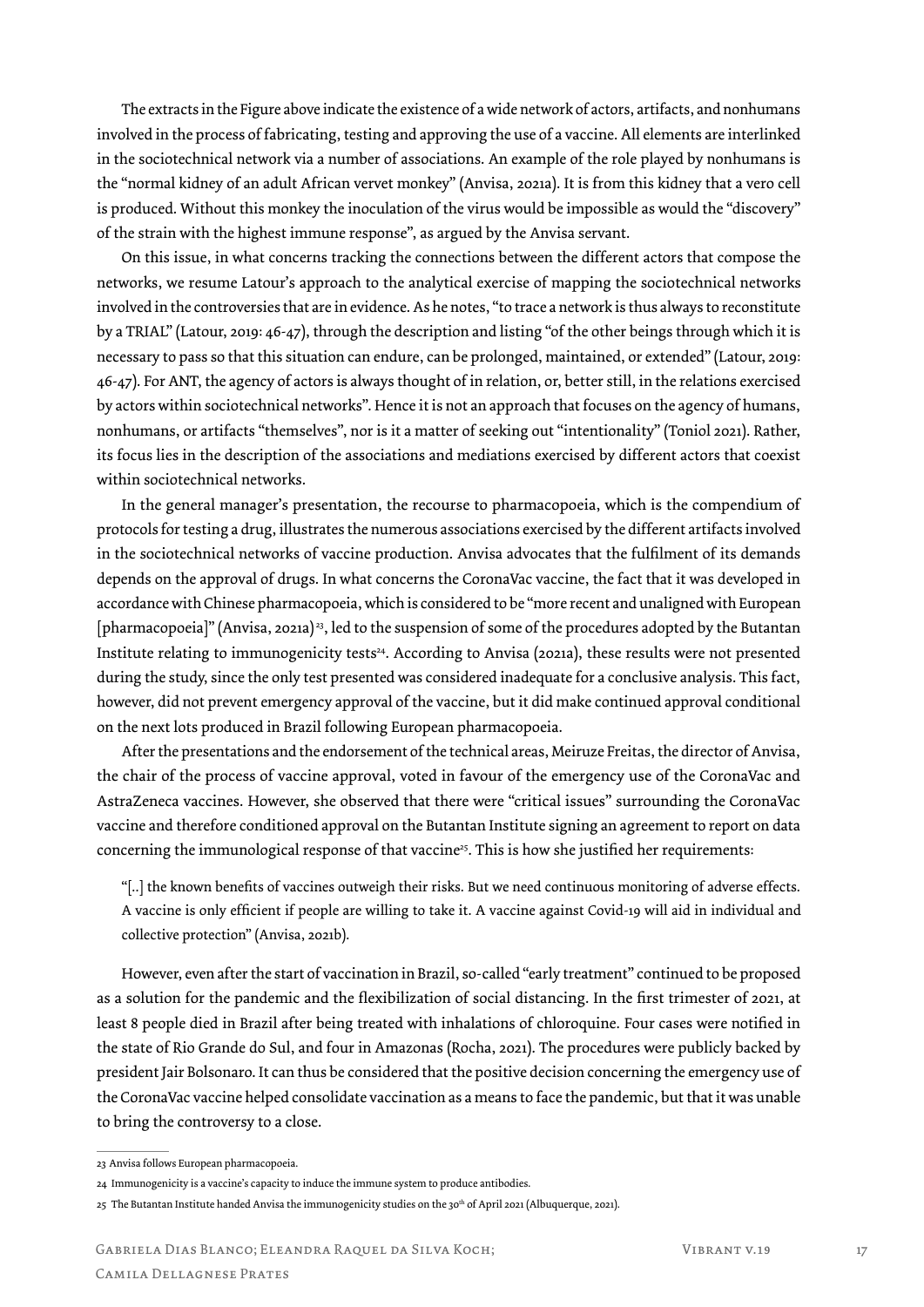## **Concluding remarks**

When the mapping of the controversy was concluded, we were able to identify how reactions to the vaccine delimit a group that buttressed the antivax movement, initially challenging the efficacy and safety of the CoronaVac vaccine, and later advocating for the adoption of "early treatment" as the main strategy for fighting the pandemic in Brazil. The performance of the statement "early treatment does not need scientific evidence" is part of this, building on the federal government's decision to push for chloroquine as a "cure" for the pandemic.

This direction can be interpreted as the performance of a *factoid* (Marras, 2020), which, instead of aiming for consensus anchored in the objectivity of facts, gives weight to a movement that allows actors to choose what is more convenient (Marras, 2020). The early use of drugs is adopted: (i) without the backing of Brazilian or foreign science, nor that of global organizations such as the WHO; (ii) channels the decision to use certain drugs to the the doctor and to patient consent; (iii) exempts doctors who use these drugs from having to justify themselves before their peers, in ethical councils; (iv) operates a network of regulations which dodge controversies based on political decisions, using artifices which invert the criteria of science.

Doctors who engage science to try and justify "early treatment" do so on the basis of the individuality of treatment choice, which is ultimately the decision of each doctor. We can see how the argument for the autonomy of medical choice is replicated in groups that support the efficacy of this treatment. Doctors use this justification to continue with "early treatment" based on medical *expertise*, sustaining the treatment through non-peer-reviewed empirical data. We can also see, however, an attempt to transgress a certain "hierarchy" of the scientific field itself, attempting to perform "early treatment" a fact.

The phenomenon of epistemic individualization was described by Zonnen as an "*I-pistemology*", an epistemology of the I, a return to "seeing is believing" as an effect of the loss of trust in the production of reality through a scientific lens. Cesarino (2021) analyses that this epistemic reorganization is promoted by digital infrastructure and the incorporation of a (failed) neoliberal effort to remove mediators (such as regulatory mechanisms, scientific procedures, controlled tests) in order to allow relations to flow more quickly (Cesarino, 2021).

Faced with this, Bruno Latour's (2014) claim that we live in a war between ontologically distinct worlds is bolstered. How, after all, are we to deal with alliances that sustain the inexistence of a pandemic? Or which resolutely uphold drugs that are contested by the international scientific community, while living in a country that, until May 2021, had seen over 430,000 deaths by Covid-19 and witnessed an unprecedented collapse of its healthcare system? How are we to promote deals, coalitions? How are we, in the end, to coexist? Without pretending to provide answers to the great philosophical and scientific questions of our times, we feel that we can point towards certain clues that will allow new lines of research to be envisaged, starting, specifically, from a pragmaticist relational perspective on science.

As Naomi Oreskes (2015) stressed, John Dewey had already observed that there are many answers to uncertainty, so that eliminating it is bound to fail. Attempts by scientists to create social consensus by redoubling efforts at making their technical claims less uncertain does not, therefore, seem to be the best option. The univocal view that opposition to a "scientific fact" is tantamount to a "*lack of information*", rather than suppressing demands, closing debates or filling in gaps, actually in most cases perpetuates chasms since attempts at silencing the other through accusations of disinformation raises a number of problems. This is all the more evident when we consider the alliances between the federal government of Brazil and the country's doctors in favour of "early treatment" of Covid-19, as described in this article.

Instead of trying to eliminate uncertainties, we should perhaps strive for the criterion of a *pragmatic truth* (Almeida, 2021) by means of which upholding a fact occurs through the description of the conditions the enable its verification. Pragmatic truth should be activated as a way of acting between worlds, between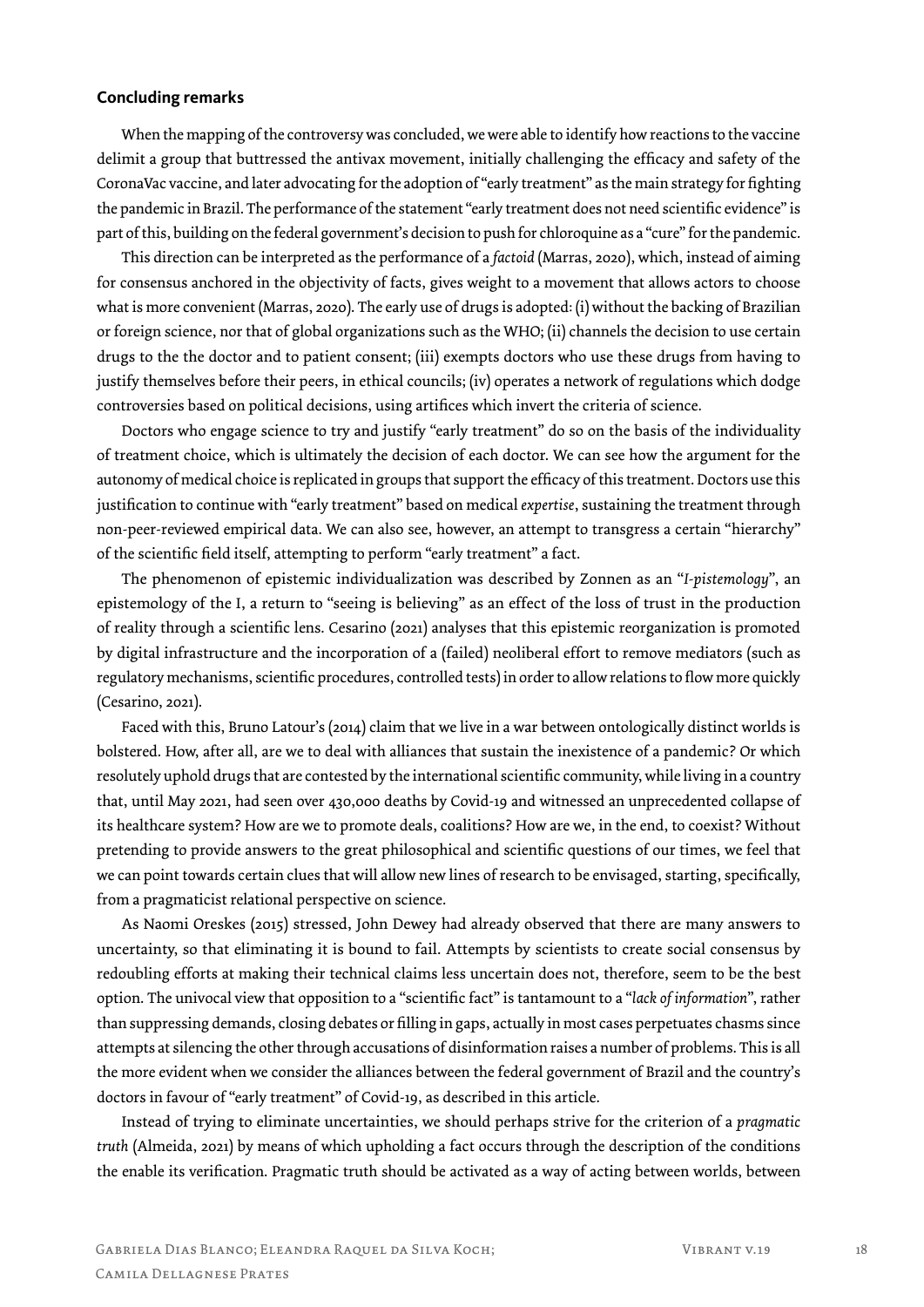ontologies which are, and will remain, distinct. The challenge is hence to think of ways of amplifying other social correlations, ways of life, in the production of knowledge, withholding collective criteria such as peer review and the production of scientific consensuses.

This issue, which we are unable to develop here, follows the work of Nascimento, Cesarino and Fonseca (2020), and their reflections on i-pistemological choices. How can we hold the doctor's actions to account when the doctor is exempt from defending his choice to use "early treatment" before an ethics committee? The production of pragmatic truth is invariably the production in the order of multiplicity. Realizing it is hence to oppose a staunch defence of the primacy of "individual choices" over experiences that are profoundly collective.

As we are concluding this article (May 2021), a parliamentary hearing commission (Commisão Parlamentar de Inquérito, CPI) has been instated, the Covid-19 CPI, also called the Pandemic CPI or the Coronavirus CPI. The instatement of the CPI involved a range of congressmen, and was determined by the Supreme Court (STF, 2021). The aim of the CPI is to incestigate purported omissions and irregularities in government spending during the Covid-19 pandemic. The testimonies have already brought to light a number of debates, including those concerning "early treatment" as an aim of government policies, the refusal to purchase vaccines in 2020, and the endemic delay in the vaccination schedule in 2021. Even with the vaccination of the Brazilian population, "early treatment" continues to be disputed as a solution to the pandemic, and is thus performed, in myriad ways.

Received: May 31, 2021 Approved: October 2, 2021

Translated by Luiz Costa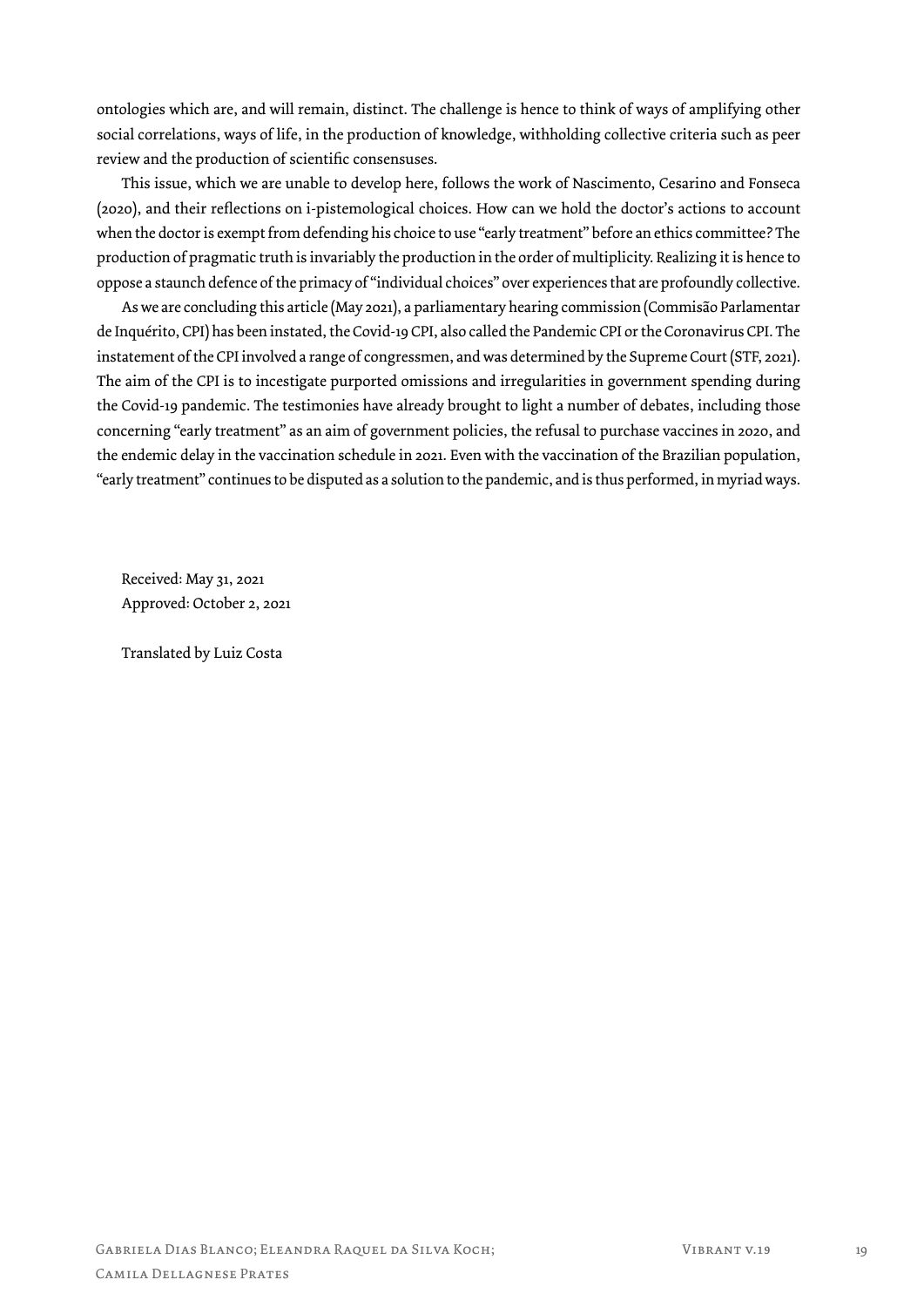## **Bibliography**

- ALMEIDA, Mauro. 2021. "Anarquismo ontológico e Verdade no Antropoceno". *Revista Ilha*, 23(1): 10-29.
- BÁRBARA, Bicudo Lenin. 2020. "Da fosfoetanolamina à cloroquina: notas sobre a politização da ignorância". *Boletim Cientistas Sociais*, 52. Available at: http://anpocs.org/index.php/publicacoes-sp-2056165036/ boletim-cientistas-sociais/2374-boletim-n-52-cientistas-sociais-e-o-coronavirus
- CESARINO, Letícia. 2021. "Pós-Verdade e a Crise do Sistema de Peritos: uma explicação cibernética". *Ilha – Revista de Antropologia*, 23(1): 73-96. Available at: https://periodicos.ufsc.br/index.php/ilha/article/ view/75630/45501
- CORRÊA, Marilena Cordeiro Dias Villela; VILARINHO, Luiz; BARROS, Wanise Borges Gouvea. 2020. "Controvérsias em torno do uso experimental da cloroquina / hidroxicloroquina contra a Covid-19: 'no magic bullet'". *Physis*, 30(2). Consulted on: September 25, 2021. Available at: https://doi.org/10.1590/ S0103-73312020300217
- FOSTER, George M. 1972. "The Anatomy of Envy: A Study in Symbolic Behavior". *Current Anthropology*, 13(2): 165-169.
- GAUTRET, Philippe; LANGIER, Jean-Christophe; PAROLA, Philippe; HOANG, Van Thuan; MEDDEB, Line; MAILHE, Morgane; DOUDIER, Barbara; COURJON, Johan; GIORDANENGO, Valérie; VIEIRA,Vera; TISSOT DUPONT, Hervé; HONORÉ, Stéphane; COLSON, Philippe; CHARBRIÈRE, Eric; LA SCOLA, Bernard; ROLAIN, Jean-Marc; BROUQUI, Philippe; RAOULT, Didier. 2020. "Hydroxychloroquine and azithromycin as a treatment of Covid-19: results of an open-label non-randomized clinical trial". *Int J Antimicrob Agents*, 56(1): 105949. Doi: 10.1016/j.ijantimicag.2020.105949 .
- LADAPO, Joseph; McKINNON, John; McCULLOUGH, Peter; RISCH, Harvey. 2020. "Randomized Controlled Trials of Early Ambulatory Hydroxychloroquine in the Prevention of Covid-19 Infection, Hospitalization, and Death: Meta-Analysis". *MedRxiv: the preprint server for health sciences*. Available at: https://www.medrxiv.org/content/10.1101/2020.09.30.20204693v1.

LATOUR, Bruno. 1994. *Jamais fomos modernos*. Rio de Janeiro: Editora 34.

- LATOUR, Bruno. 2000. *Ciência em ação: como seguir cientistas e engenheiros sociedade afora*. São Paulo: Editora Unesp.
- LATOUR, Bruno. 2012. *Reagregando o Social: uma introdução à Teoria do Ator-Rede*. Trad. Gilson César Cardoso de Sousa. Salvador/Bauru: Edufba/Edusc.
- LATOUR, Bruno. 2014. "War and peace in an age of ecological conflicts". *Revue juridique de l'environnement*,  $1(39): 51-63.$

LATOUR, Bruno. 2016. *Cogitamus: seis cartas sobre as humanidades científicas*. Rio de Janeiro: Editora 34.

LATOUR, Bruno. 2019. *Investigação sobre modos de existência. Uma antropologia dos Modernos*. Petrópolis: Editora Vozes.

- MARRAS, Stélio. 2020. "O vozerio da pós-verdade e suas ameaças civilizacionais". In: J. Oliveira et al. (orgs.), *Vozes vegetais*: *diversidade, resistências e histórias da floresta.* São Paulo: Ubu Editora. 37-56.
- MERCADO, Luis Paulo Leopoldo. 2012. "Pesquisa qualitativa on-line utilizando a etnografia virtual". *Revista Teias*, 30: 169-183.

MICHAELS, David. 2005. "Doubt is their product". *Scientific American*, 292(6): 96-101.

- MOL, Annemarie. 2002. *The body multiple: ontology in medical practice*. Londres: Duke University Press, Series Science and Cultural Theory.
- NASCIMENTO, Leonardo; CESARINO, Letícia; FONSECA, Paulo. 2020. "'Quando se está morrendo afogado, até jacaré é tronco para se agarrar': cloroquina e médicos em grupos de direita do Telegram". *Lavitis*  [online]. Available at: https://lavits.org/lavits\_covid19\_22-quando-se-esta-morrendo-afogado-ate-jacaree-tronco-para-se-agarrar1-cloroquina-e-medicos-em-grupos-de-direita-do-telegram/?lang=pt.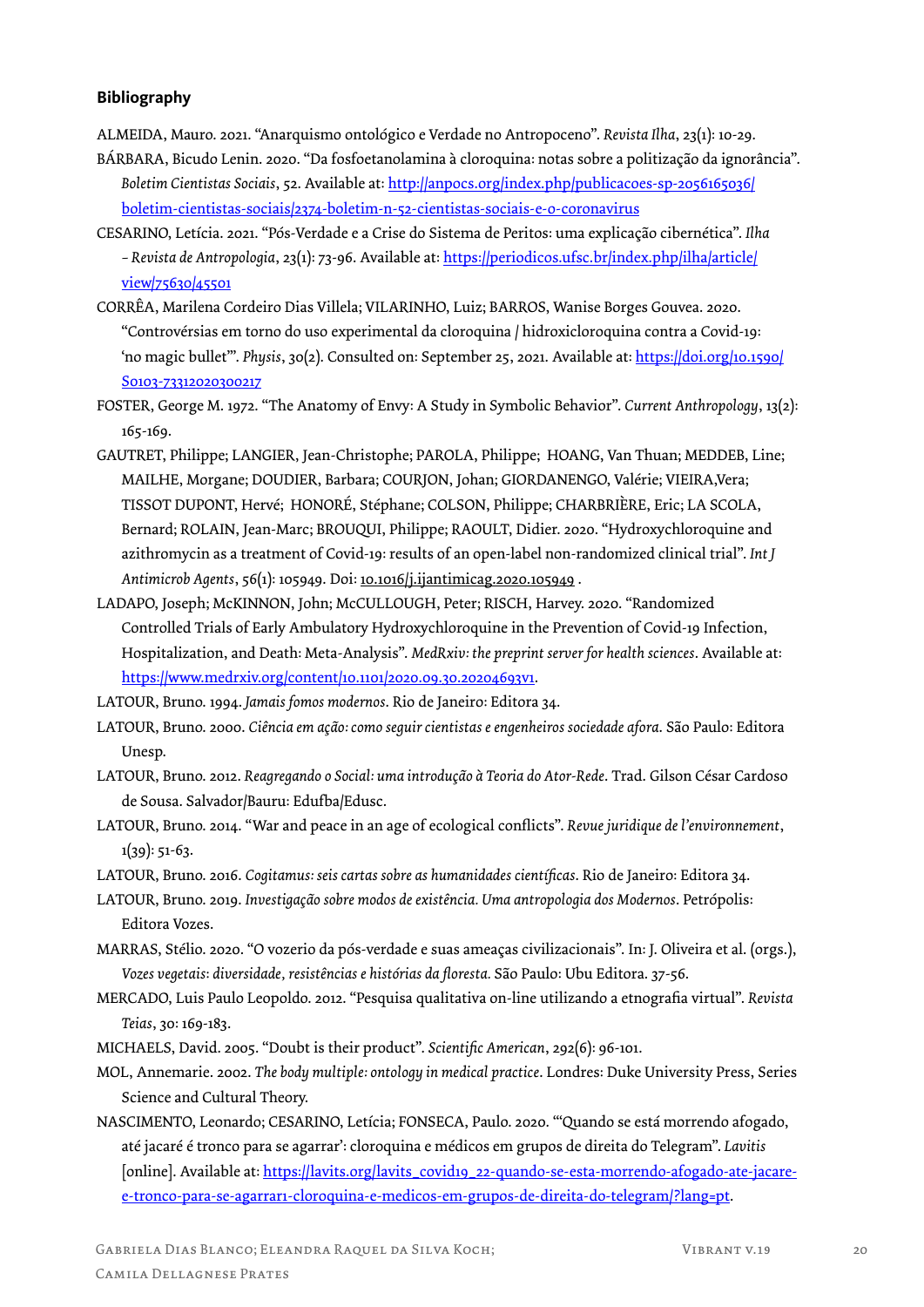- ORESKES, Naomi. 2015. "The fact of uncertainty, the uncertainty of facts and the cultural resonance of doubt". *Philosophical Transactions of the Royal Society A*: *Mathematical, Physical, and Engineering Sciences*, 373(2055). Available at: https://royalsocietypublishing.org/doi/10.1098/rsta.2014.0455
- PEREIRA, Everson. 2021. "A pandemia de Covid-19 na UTI". *Horizontes Antropológicos*, 27(59): 49-70. Available at: https://doi.org/10.1590/S0104-71832021000100003
- SEGATA, Jean; SCHUCH, Patrice; DAMO, Arlei; VICTORA, Ceres. 2021. "A Covid-19 e suas múltiplas pandemias". *Horizontes Antropológicos*, 27(59): 7-25. Available at: https://doi.org/10.1590/S0104-71832021000100001

## **Other sources**

- ALBUQUERQUE, Karol. 2021. "Butantan entrega testes de imunogenicidade à Anvisa". *Olhar Digital* [online], 05 de maio. Available at: https://olhardigital.com.br/2021/05/01/coronavirus/butantan-estudo-deimunogenicidade-a-anvisa/
- ALFOB. 2019. "Relatório da Associação dos laboratórios farmacêuticos oficiais do Brasil". Available at: https://www.far.fiocruz.br/wp-content/uploads/2019/12/Relatorio-Alfob2019.pdf
- ANVISA. 2021a. "Apresentação CoronaVac". 61 slides. Available at: https://www.gov.br/anvisa/pt-br/assuntos/ paf/noticias-anvisa/2021/confira-materiais-da-reuniao-extraordinaria-da-dicol/1-apresentacao-ggmedcoronavac.pdf.
- ANVISA 2021b. "Voto Segunda Diretoria (relatora)". 13 páginas. Available at: https://www.gov.br/anvisa/ pt-br/assuntos/paf/noticias-anvisa/2021/confira-materiais-da-reuniao-extraordinaria-da-dicol/ sei\_anvisa-1299258-voto-dire2.pdf
- ASSOCIAÇÃO MÉDICA BRASILEIRA. 2020. "Hidroxicloroquina: AMB defende autonomia do médico". São Paulo, 19 de julho. Available at: https://coronavirus.amb.org.br/hidroxicloroquina-amb-defendeautonomia-do-medico/ .
- BBC. 2021. "CoronaVac: Butantan anuncia que a eficácia geral da vacina contra Covid-19 é de 50,38%". *BBC*, São Paulo, 12 de janeiro. Available at: https://www.cnnbrasil.com.br/saude/2021/01/12/eficacia-geral-dacoronavac-e-de-50-38-anuncia-governo-paulista
- BARIFOUSE, Rafael. 2021. "CoronaVac: Butantan afirma que a vacina evitou 78% de casos leves e 100% de graves em testes". *BBC*, São Paulo, 7 de janeiro. Available at: https://www.bbc.com/portuguese/brasil-55262727.
- CARVALHO, Daniel. 2020. "Bolsonaro ironiza vacina chinesa contra coronavírus que será testada no Brasil". *Gaúcha ZH* [online], 30 de julho. Available at: https://gauchazh.clicrbs.com.br/saude/ noticia/2020/07/bolsonaro-ironiza-vacina-chinesa-contra-coronavirus-que-sera-testada-no-brasilckd9hlzo9009r01es2kiqp4qp.html.
- CONSELHO FEDERAL DE MEDICINA. 2020. "Parecer CFM nº 4/2020" [online] Available at: https://saude. mppr.mp.br/arquivos/File/Corona/CFM/6.pdf
- CONSELHO NACIONAL DE SAÚDE. 2020. "Recomendação nº 042, de 22 de maio de 2020". Available at: http://conselho.saude.gov.br/recomendacoes-cns/1193-recomendacao-n-042-de-22-de-maio-de-2020
- CRUZ, Elaine Patrícia. 2021. "CoronaVac tem eficácia de 78% contra a Covid-19, diz governo de SP". *Agência Brasil*. São Paulo, 07 de janeiro. Available at: https://agenciabrasil.ebc.com.br/saude/noticia/2021-01/ coronavac-tem-eficacia-de-78-contra-o-novo-coronavirus.
- DATAFOLHA. 2020. "Pesquisa Nacional"*. Folha de São Paulo*, 14 de dezembro. Available at: http://media.folha. uol.com.br/datafolha/2020/12/14/ad8a599a43kj9u94hu9hv9u94j99no278vc.pdf.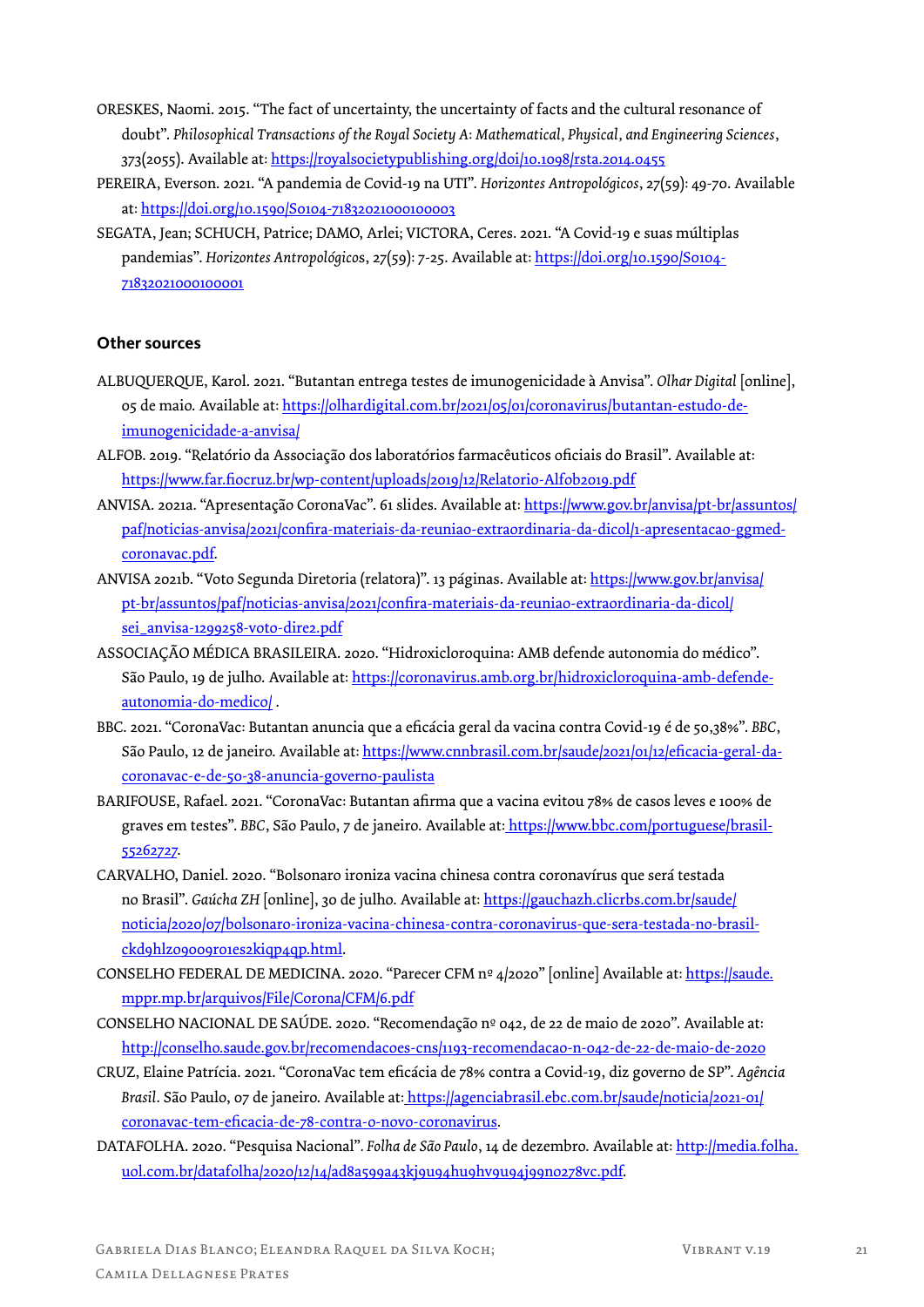- ELLER, Johanns. 2020. "Nas redes sociais, apoiadores de Bolsonaro atacam parceria entre Instituto Butantan e China para teste de vacina contra a Covid-19". *O Globo* [online], 12 de junho. Available at: https:// oglobo.globo.com/sociedade/nas-redes-sociais-apoiadores-de-bolsonaro-atacam-parceria-entreinstituto-butantan-china-para-teste-de-vacina-contra-Covid-19-2447642
- ESTEVES, Bernardo. 2020. "Jalecos em guerra. Como a cloroquina e seu maior fé fraturaram a classe médica". *Piauí* [online], Edição 169, outubro. Available at: https://piaui.folha.uol.com.br/materia/jalecosem-guerra/
- G1 RS. 2021a. "SP antecipará vacinação contra Covid se o governo federal começar antes do dia 25, diz Gabbardo". *Globo*, Porto Alegre, 8 de janeiro . Available at: https://g1.globo.com/rs/rio-grande-do-sul/ noticia/2021/01/08/sp-antecipara-vacinacao-contra-covid-se-o-governo-federal-comecar-antes-do-dia-25-diz-gabbardo.ghtml
- JUNQUEIRA, Diego. 2021. "Indicação de cloroquina para Covid segue em vigor, apesar de sinalização contrária de Queiroga na CPI". *Repórter Brasil*, 10 de maio. Available at: https://reporterbrasil.org. br/2021/05/indicacao-de-cloroquina-para-covid-segue-em-vigor-apesar-de-sinalizacao-contraria-dequeiroga-na-cpi/
- JOVEM PAN. 2020. *Os Pingos nos Ís*. Programa radiofônico jornalístico. Available at: https://www.youtube. com/ospingosnosis
- JUNQUEIRA, Caio; MACHIDA, Kenzô. 2020. "Após 29 dias no cargo, Nelson Teich pede demissão do Ministério da Saúde". *CNN*, Brasília, 15 de maio. Available at: https://www.cnnbrasil.com.br/politica/ nelson-teich-pede-demissao-do-ministerio-da-saude/
- MAZUI, Guilherme. 2020. "'Não pode um juiz decidir se você vai ou não tomar a vacina', diz Bolsonaro". *Portal G1*, 26 de outubro. Available at: https://g1.globo.com/politica/noticia/2020/10/26/nao-pode-um-juizdecidir-se-voce-vai-ou-nao-tomar-vacina-diz-bolsonaro.ghtml.
- ORGANIZAÇÃO PAN-AMERICANA DE SAÚDE. 2020. "Folha informativa sobre Covid-19". Available at: https://www.paho.rg/pt/covid19#collapse-accordion-24202-4
- PEBMED. 2020. "OMS lança estudo colaborativo mundial para testar medicamentos contra o coronavírus". 26 de março. Available at: https://pebmed.com.br/oms-lanca-estudo-colaborativo-mundial-para-testarmedicamentos-contra-o-coronavirus/
- R7. 2021. "Brasil chega a 209,2 mil mortes por covid e 8,45 milhões de casos". *Saúde*, 16 de janeiro. Available at: https://noticias.r7.com/saude/brasil-chega-a-2092-mil-mortes-por-covid-e-845-milhoes-decasos-16012021
- ROCHA, Camilo. 2021. "As mortes associadas à nebulização de cloroquina". *Nexo*, 17 de abril. Available at: https://www.nexojornal.com.br/expresso/2021/04/17/As-mortes-associadas-%C3%A0 nebuliza%C3%A7%C3%A3o-de-cloroquina.
- SOCIEDADE BRASILEIRA DE INFECTOLOGIA. 2020a. *Informe 16 da Sociedade Brasileira de Infectologia sobre: Atualização sobre a hidroxicloroquina no tratamento precoce da Covid-19.* Elaborado em 17 de julho. Available at: https://infectologia.org.br/wp-content/uploads/2020/07/atualizacao-sobre-a-hidroxicloroquina-notratamento-precoce-da-Covid-19.pdf.
- SOCIEDADE BRASILEIRA DE INFECTOLOGIA. 2020b. "Nota de esclarecimento 22 de março de 2020 (Uso de hidroxicloroquina para Covid-19)". Publicada em 23 de março. Available at: https://infectologia.org.br/ wp-content/uploads/2020/07/nota-6-esclarecimento-hidroxicloroquina-Covid-19.pdf.
- STF. 2021. "Plenário confirma liminar para determinar ao Senado Federal a instalação da CPI da Pandemia". *STF*, 14 de abril. Available at: http://portal.stf.jus.br/noticias/verNoticiaDetalhe. asp?idConteudo=464162&ori=1